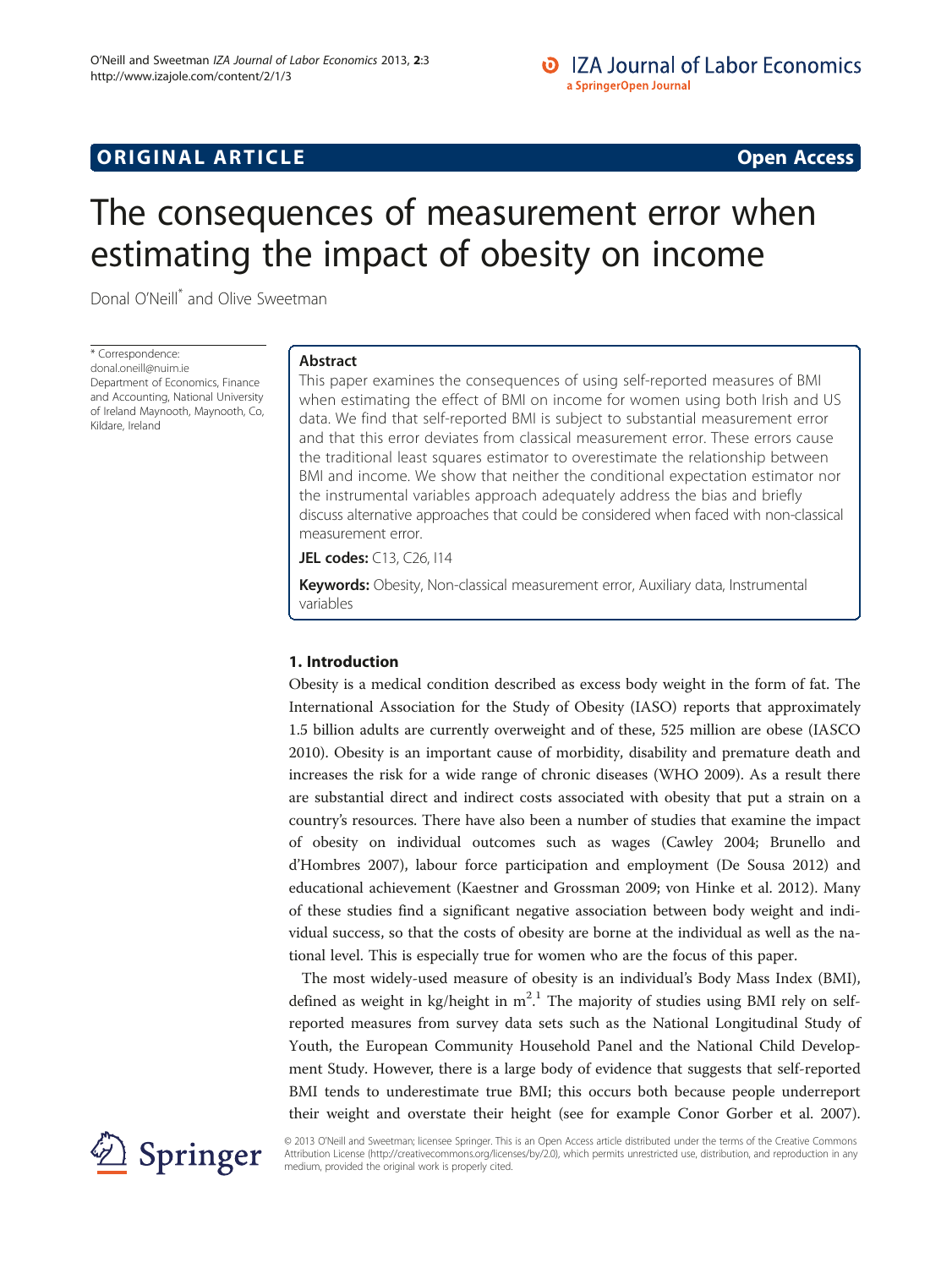<span id="page-1-0"></span>Most authors recognize this and as result typically adopt a range of approaches to deal with the problem of mismeasured obesity.

In this paper we use two different data sets to examine the nature of measurement error in self-reported female BMI and to illustrate the consequences of these errors. The Growing up in Ireland Survey (GUI) and the National Health and Nutrition Examination Survey (NHANES) both contain self-reported and recorded measures of height and weight. The availability of both self-reported and recorded measures allows us to examine the nature of measurement error in BMI in detail, while carrying out the analysis on two independent data sets helps establish general findings that are unlikely to be specific to a particular setting or country.

In keeping with previous work we show that measurement error in self-reported BMI is substantial and correlated with the true recorded value of BMI. We extend previous work by showing that, for the outcomes we examine, the self-reported error is also differential. This means that the reported BMI contains information on the respondent, even after controlling for true BMI. We show that the bias resulting from these errors can be substantial and that popular approaches proposed in previous work may not adequately address these problems. In the conclusion we discuss some alternative approaches that could be considered to reduce the bias.

The layout of the paper is as follows. Section 2 summarises the statistical literature on measurement error. We focus on the biases that arise when the assumptions of classical measurement error are relaxed. Section [3,](#page-5-0) discusses our data and examines the nature of measurement error in the self-reported measures of BMI. Section [4](#page-7-0) considers the implications of this measurement error when examining the impact of obesity on income. Section [5](#page-14-0) concludes and discusses the implications of our findings.

#### 2. Measurement error in economic analysis

It is well known that measurement error in observed data can lead researchers to draw incorrect inferences (Fuller [1987](#page-18-0); Carroll et al. [1994](#page-18-0); Bound et al. [2001](#page-18-0); Hyslop and Imbens [2001\)](#page-18-0). Much of the early work in this area focused on the typical textbook model of classical measurement error. However in their study of measurement error in labour market data, Bound et al. ([1994](#page-18-0)) suggested that the assumption of classical measurement error was often a matter of convenience rather than conviction. Bound et al. [\(2001](#page-18-0)), pg.3709 conclude their survey of measurement error by calling for researchers to pay greater attention to the possibility of non-classical measurement error, both in assessing the likely biases in the analyses that take no account of measurement error and in devising procedures that correct for such error.

In recent years a number of papers have examined the consequence of non-classical measurement error in labour economics. Pischke [\(1995\)](#page-19-0), O'Neill et al. [\(2007](#page-18-0)) and Gottschalk and Huynh [\(2010](#page-18-0)) all show that non-classical measurement error, of the type typically found in income data, attenuates the role of white noise measurement error in models of earnings dynamics, while Kim and Solon [\(2005](#page-18-0)) suggest that realwages may be even more procyclical than recent studies suggest, once one accounts for mean-reverting measurement error. Looking at measurement error in self-reported BMI specifically, Plankey et al. [\(1997\)](#page-19-0) examine the consequences of measurement error in self-reported BMI when classifying people according to obesity status but do not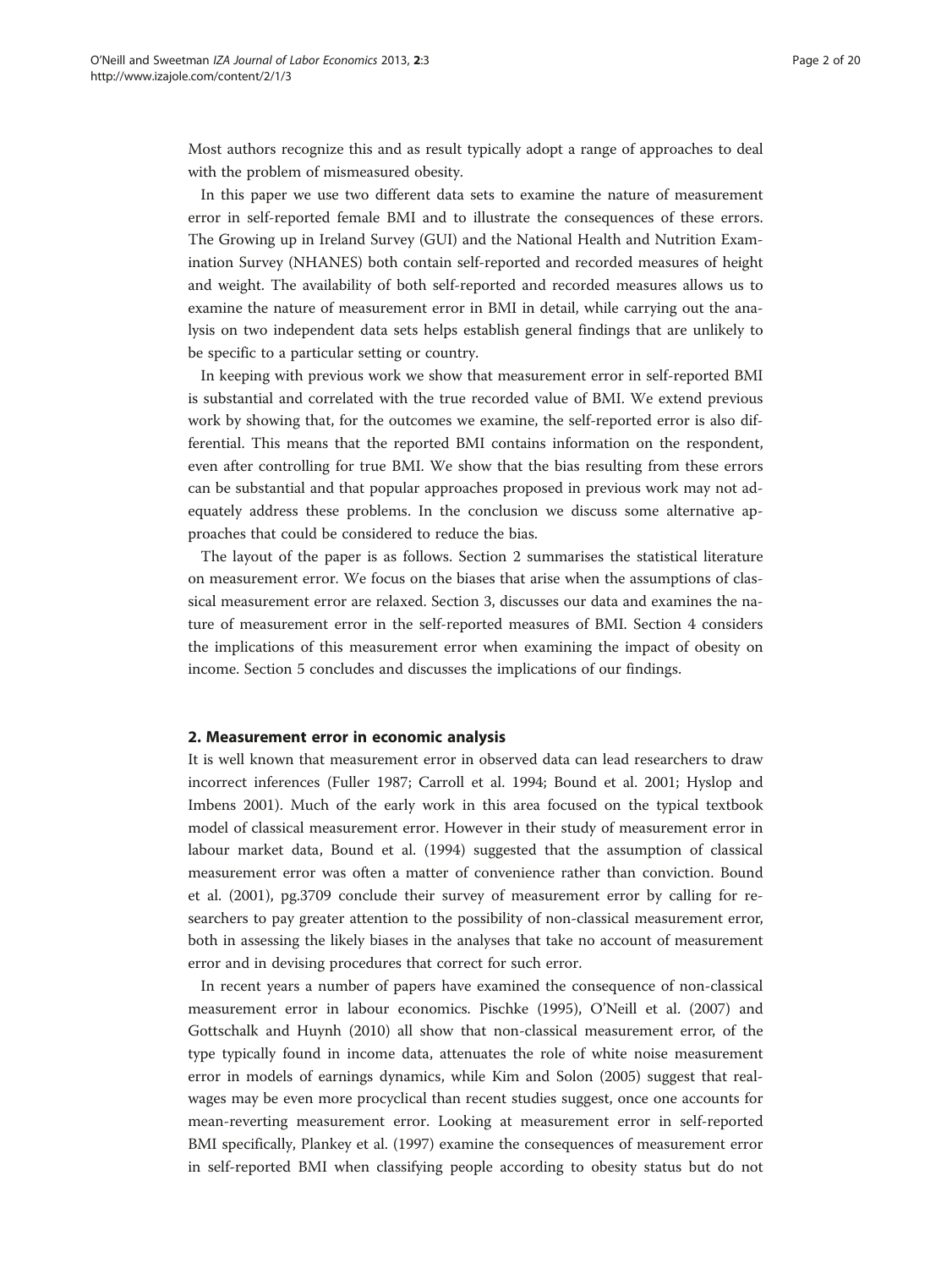<span id="page-2-0"></span>consider the consequences of measurement error for regression analysis. Bauhoff ([2011](#page-18-0)) analysed the impact of measurement error in self-reported BMI when BMI is used as the dependent variable in a treatment model. However, he did not consider situations where BMI is an explanatory variable, nor did he consider alternative estimation procedures. Stommel and Schoenborn [\(2009](#page-19-0)) compare self-reported and recorded BMI using US data and find a substantial amount of misclassification of obesity status when using self-reported BMI, particularly in the extreme (over – or underweight) categories. They examine the consequences of this measurement error when analysing the impact of BMI on a range of health risks. However, we are not aware of any previous study that has examined the consequences of measurement in self-reported BMI when estimating the relationship between obesity and labour market outcomes, or of any studies that have examined the consequences of measurement error for the variety of estimators we consider in this paper.

Bound et al. ([2001\)](#page-18-0) summarise a number of the approaches that have been suggested for dealing with measurement error. One popular approach relies on the availability of auxiliary data. While auxiliary data allow researchers to examine the nature of measurement error, these data typically do not contain information on the dependent variable of interest. As a result the information gained from the auxiliary data must be "transported" into the main survey data. One approach is to use the auxiliary data to estimate the expected value of the true variable conditional on the reported value and then to use this model to estimate expected BMI in the original survey data. This approach is known as the "conditional expectation (CE)" approach (Lyles and Kupper [1997](#page-18-0)) or the "regression calibration" approach (Guo and Little [2011\)](#page-18-0) and has been used to correct for measurement error in previous studies looking at the impact of obesity on labour market outcomes (Cawley [2000, 2004;](#page-18-0) Lindeboom et al. [2010\)](#page-18-0). A second approach uses the instrumental variable (IV) estimator to obtain consistent estimates in the presence of measurement error.<sup>2</sup> With classical measurement error, both of these approaches provide consistent estimates but it is easy to show that these standard approaches do not work if measurement error is non-classical.

The purpose of our paper is not to estimate a true overall effect of obesity on income, accounting for all possible problems that might arise in doing so. Rather, our objective is more straightforward; namely to demonstrate the bias that arises when using selfreported BMI instead of true BMI in labour market analysis and to evaluate a number of alternative approaches that have been suggested for tackling the problem of measurement error in practice. In order to focus attention on measurement error, we consider estimating a conditional mean function,  $E[Y|X^*]$ , where Y is the outcome of interest (assumed measured without error) and  $X^*$  is the true value of the variable of interest.<sup>3</sup> Assuming  $E[Y|X^*]{=}\beta X^*$  we write our regression equation as:

$$
Y = \beta X^* + \epsilon. \tag{1}
$$

By construction  $E[\epsilon X^{\dagger}] = 0$ . This allows us to abstract from potential problems associated with endogeneity of  $X^*$ . We will briefly return to this issue later. In addition the observed value of  $X^*$ , which we denote by  $X$ , is given by

$$
X = X^* + u \tag{2}
$$

where  $u$  is the measurement error. Classical measurement error typically refers to the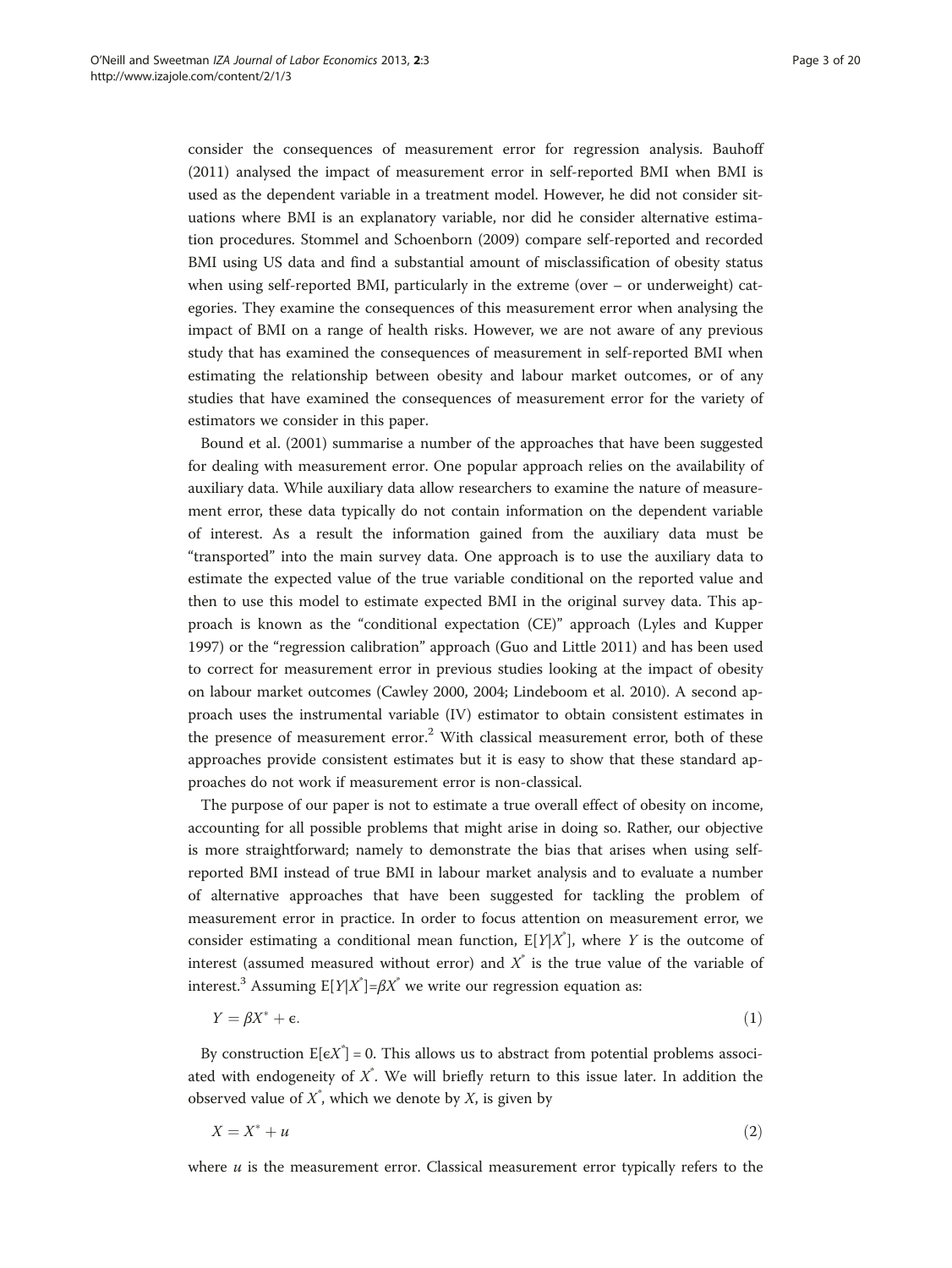<span id="page-3-0"></span>situation where the error for any individual,  $u_i$ , is unrelated to the true value  $X_i^*$ ; this in turn implies  $E(X^*u) = 0$ . Non-classical measurement error can arise in two cases; firstly there may be a relationship between the reported measurement error and the true value so that  $E(X^*u) \neq 0$ ; secondly there may be a relationship between the reported measurement error and the residual in equation [\(1](#page-2-0)) so that  $E(\epsilon u) \neq 0$ . The latter situation is sometimes referred to as differential measurement error; in this case  $X$  contains information about Y even after we condition on  $X^*$ .<sup>4</sup>

The probability limit of the OLS estimator from the regression of  $Y$  on the observed  $X$  is given by:

plim 
$$
b_{OLS} = \frac{\beta \{Var(X^*) + Cov(u, X^*)\}}{var(X^*) + var(u) + 2Cov(u, X^*)}
$$
  
  $+ \frac{Cov(u, \varepsilon)}{var(X^*) + var(u) + 2Cov(u, X^*)}$  (3)

If  $Cov(u, X^*) = Cov(u, \varepsilon) = 0$  this simplifies to the textbook attenuation bias associated with classical measurement error. However, it is well known that violation of either of these conditions will alter the probability limit of the OLS estimator such that the direction of the inconsistency cannot be established a-priori.

The problems posed by non-classical measurement error for both the CE and IV approach are also immediate. The CE approach regresses the true value,  $X^*$ , on the selfreported measure, X, using auxiliary data and uses these coefficients to predict  $E[X^*|X]$ in the survey data. To see how this approach works consider taking conditional expectations in equation ([1\)](#page-2-0):

$$
E[Y|X = x] = \beta E[X^*|X = x] + E[e|X = x]
$$
\n(4)

$$
= \beta E[X^*|X = x] + E[e|X^* + u = x]
$$
\n(5)

$$
= \beta E[X^*|X] + E_{X^*}[E[\epsilon|X^* + u = x, X^* = x^*]|X = x]
$$
\n(6)

$$
= \beta E[X^*|X] + E_{X^*}[E[e|u = x - x^*]|X = x]
$$
\n(7)

Clearly if  $E[\epsilon|u] = 0$  then a regression of Y on  $E[X^*|X]$  will consistently estimate β. However, if  $E[\epsilon|u] \neq 0$  a regression of Y on  $E[X^*|X]$  alone will result in biased and inconsistent estimates of  $β$ <sup>5</sup>

We can derive an expression for the probability limit of the CE estimator in cases where  $E[X^*|X]$  is a linear function of X. In this case the CE estimator can be written as

$$
b_{CE} = \left(\hat{X}^{*}\hat{X}^{*}\right)^{-1}\left(\hat{X}^{*}\hat{Y}_{NV}\right),\,
$$

where

$$
\hat{X}^* = X_{NV} \left( X_V' X_V \right)^{-1} \left( X_V' X_V^* \right)
$$

is the estimated value of  $E[X^*|X]$  obtained by combining the validation sample (v) and the non-validation sample (nv).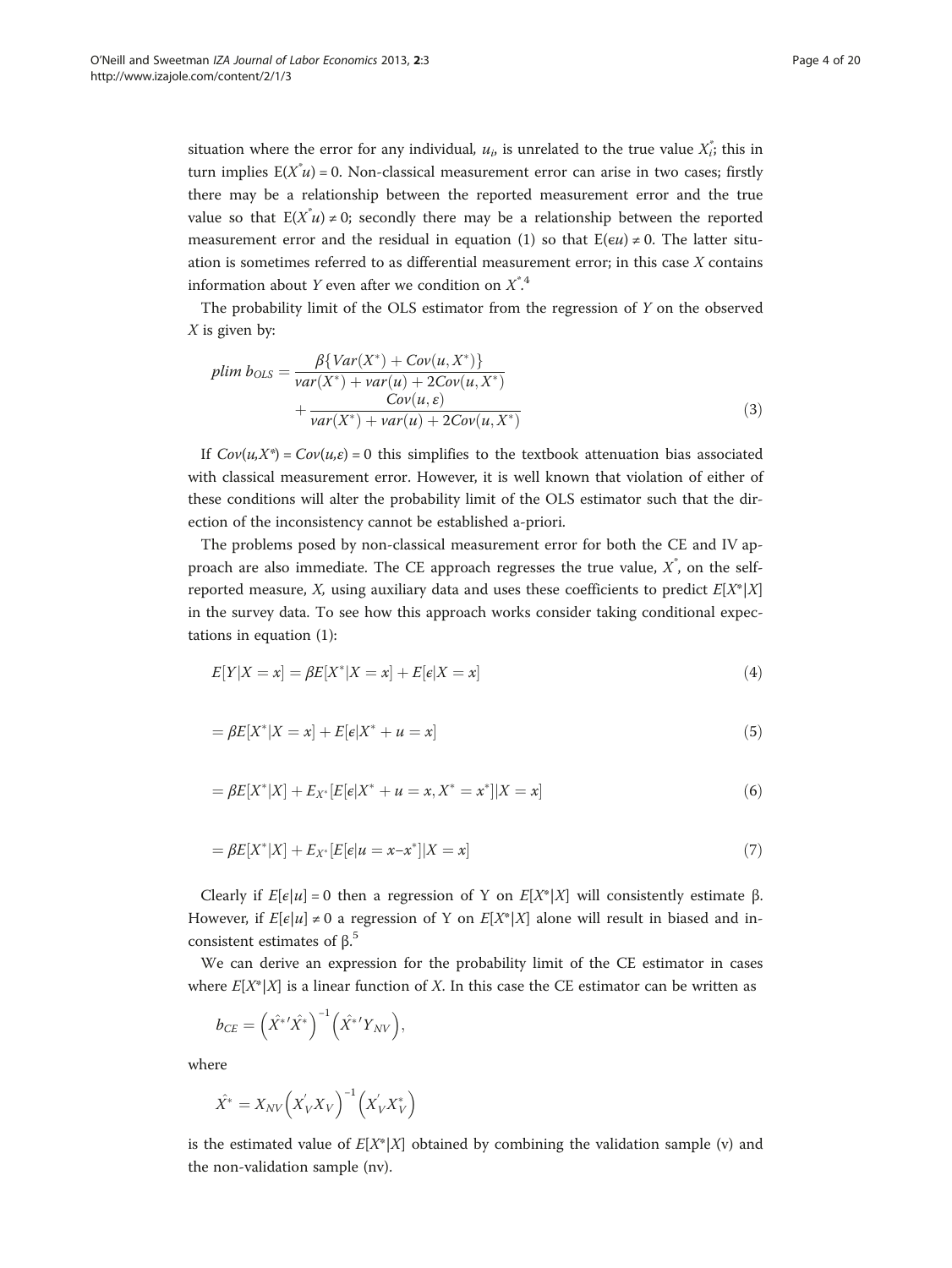In this case the CE estimator can be rewritten as

$$
b_{CE} = \left(X_{V}^{'}X_{V}^{*}\right)^{-1}C\left(X_{NV}^{'}Y_{NV}\right).
$$

where  $C = (X_V'X_V)(X_{NV}'X_{NV})^{-1}$  is a matrix that will converge in probability to the identity matrix under reasonable assumptions on the data generating processes in the validation and non-validation samples (see for example Angrist and Krueger [1992\)](#page-18-0).

Written this way the CE estimator can be thought of as a two sample two stage least squares estimator in which X is used to instrument for  $X^*$  (Inoue and Solon [2010\)](#page-18-0). In this case it is easy to show that the CE estimator converges to

$$
plim \, b_{CE} = \frac{\beta[var(X^*) + cov(X^*, u)]}{[var(X^*) + cov(X^*, u)]} + \frac{cov(u, \varepsilon)}{var(X^*) + cov(X^*, u)}
$$
(8)

$$
= \beta + \frac{cov(u, \varepsilon)}{var(X^*) + cov(X^*, u)}
$$
\n(9)

Furthermore, we can use these probability limits to compare the relative bias in the OLS and CE estimators. The following proposition follows immediately from a comparison of equations [\(3](#page-3-0)) and (9).

Proposition 1:

\n- (a) 
$$
|plim\ b_{OLS}| = |plim\ b_{CE}| > |\beta|
$$
 if  $-cov(X^*, u) = var(u)$  and  $sgn(\beta) = sgn(cov(\varepsilon, u))$
\n- (b)  $|plim\ b_{OLS}| > |plim\ b_{CE}| > |\beta|$  if  $-cov(X^*, u) > var(u)$  and  $sgn(\beta) = sgn(cov(\varepsilon, u))$
\n

From equation ([3](#page-3-0)) we see that the condition  $-cov(X^*, u) = var(u)$  eliminates any bias in the OLS estimator resulting from correlation between  $X^*$  and the measurement error. When this condition holds the OLS estimator is similar to the CE estimator in that the only bias that arises is from the differential measurement error. A comparison of the denominator of the final terms in equations ([3](#page-3-0)) and (9) also shows that this condition is sufficient to equalise the differential bias in the two estimators. When non-classical measurement error is relatively large, that is  $-cov(X^*, u) > var(u)$ , the correlation between  $X^*$  and the measurement error will cause a bias in the OLS estimator that is not present in the CE approach. In addition the bias due to differential measurement error will be larger in the OLS estimator than in the CE estimator. Both these effects will lead to the bias in the OLS estimator exceeding that in the CE approach.

In contrast to the CE approach which uses  $X$  to instrument  $X^*$ , the standard IV approach instruments the self-reported measure X with an instrument Z. The instrument Z should be such that  $E(ZX^*) \neq 0$  and  $E(Zu) = 0$ . However, with non-classical measurement error, the correlation between  $X^*$  and u will mean that instruments that are strongly correlated with  $\vec{X}$  are also likely to exhibit a correlation with the measurement error, thus violating the condition for consistency.<sup>6</sup> Formally the IV estimator converges to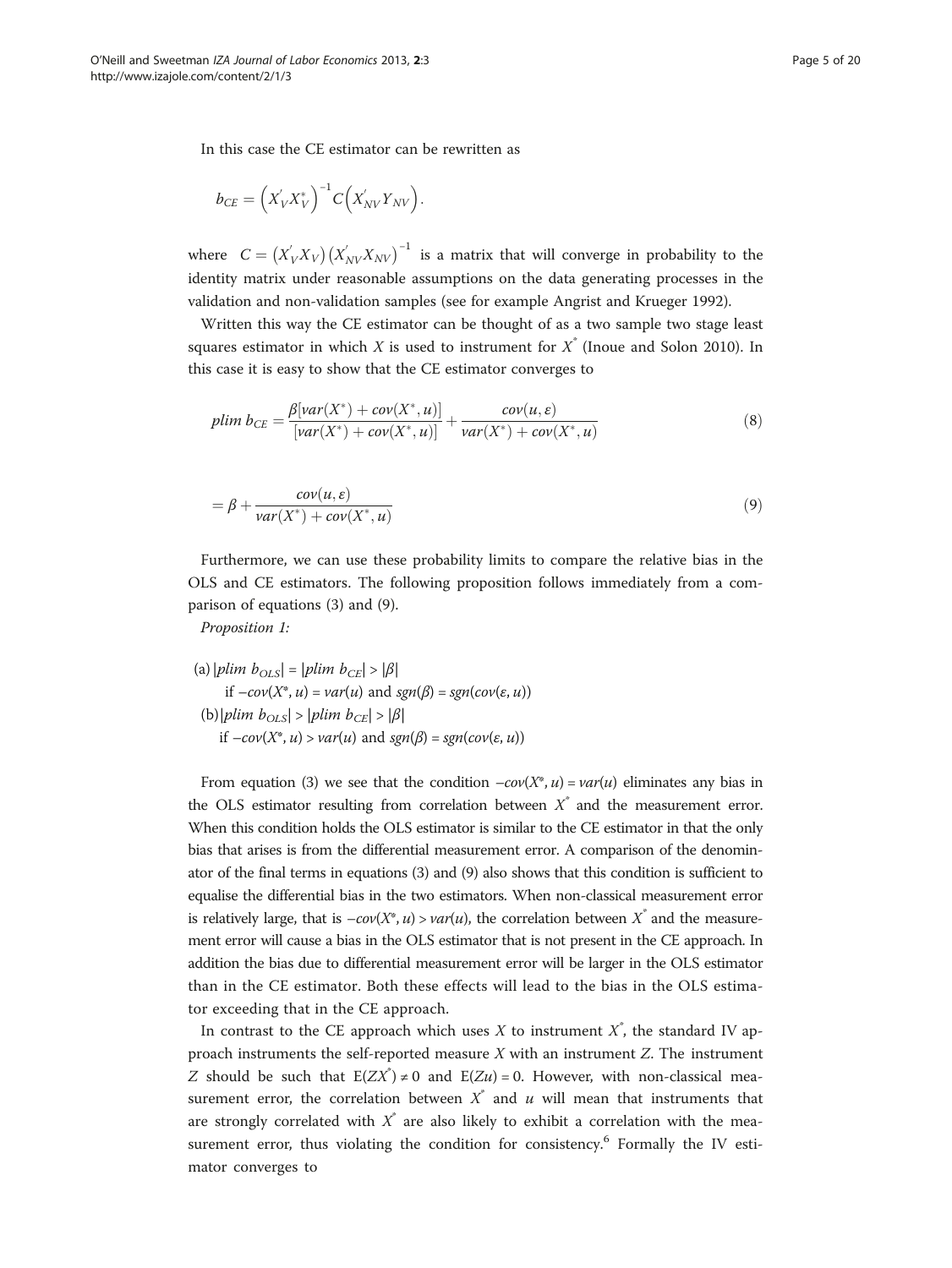<span id="page-5-0"></span>
$$
plim\ b_{IV} = \frac{cov(Y,Z)}{cov(X,Z)} = \frac{cov(\beta X^* + \varepsilon, Z)}{cov(X^* + u, Z)} = \frac{\beta cov(X^*, Z)}{cov(X^*, Z) + cov(u, Z)}
$$
(10)

Clearly the second term in the denominator of this expression will lead to inconsistencies in the IV estimator; if this term is negative then the IV estimator may overestimate the true parameter of interest, β.

In the remainder of the paper we use data from two independent surveys to examine the nature of measurement error in self-reported BMI and to analyse the direction and magnitude of the potential biases discussed above in practice.

#### 3. Data

Our analysis uses two data sets; the Growing Up in Ireland Survey (GUI) and the National Health and Nutrition Examination Survey (NHANES). The GUI data tracks the development of a cohort of Irish children born between November 1997 and October 1998. The data used for our analysis are from the first wave of interviews, which were carried out between August 2007 and May 2008. To our knowledge no one has previously used the GUI sample to examine the issue of measurement error in selfreported BMI. The NHANES III is a nationally representative survey of 33,994 individuals in the US aged two months of age and older. The interviews were carried out over the period from 1988–1994. The NHANES data have been used in previous studies looking at the impact of obesity on labour market outcomes (e.g. Cawley [2004\)](#page-18-0). In this section we build on earlier studies that have used the NHANES to examine measurement error in self-reported BMI (e.g. Plankey et al. [1997](#page-19-0); Burkhauser and Cawley [2008](#page-18-0); Stommel and Schoenborn [2009\)](#page-19-0).

The key feature of both these data sets is that, in addition to self-reported measures of height and weight, we also have independent measures of the respondent's height and weight. We refer to the latter as recorded measures and treat them as the true height and weight of the respondents. In the GUI sample the recorded measures were obtained by the interviewer in the respondent's home at the end of the interview. The respondent was unaware that these measurements would be taken at the time they were providing their self-reported measures. In the NHANES sample the health measurements were performed in specially-designed and equipped mobile centres, by a team of physicians, medical and health technicians, as well as dietary and health interviewers. These physical exams took place some weeks after the initial interview, and there is an expectation that respondents would have been aware of the physical exam at the time of the interview. In both samples we compare the recorded measures to the self-reported measures to determine the extent and the nature of measurement error in BMI. In addition both data sets contain information on household income which we use to consider the impact of measurement error on the estimated relationship between BMI and income. Since the incremental costs of obesity tend to be significantly higher for women than for men (Dor et al. [2010](#page-18-0)), we focus on the impact of obesity on economic outcomes for females to illustrate our findings.

For our purposes the GUI and NHANES data both have particular strengths and weaknesses. The GUI data has the advantage of relatively large samples. When we restrict the GUI sample to biological mothers of the study child who were not pregnant at the time of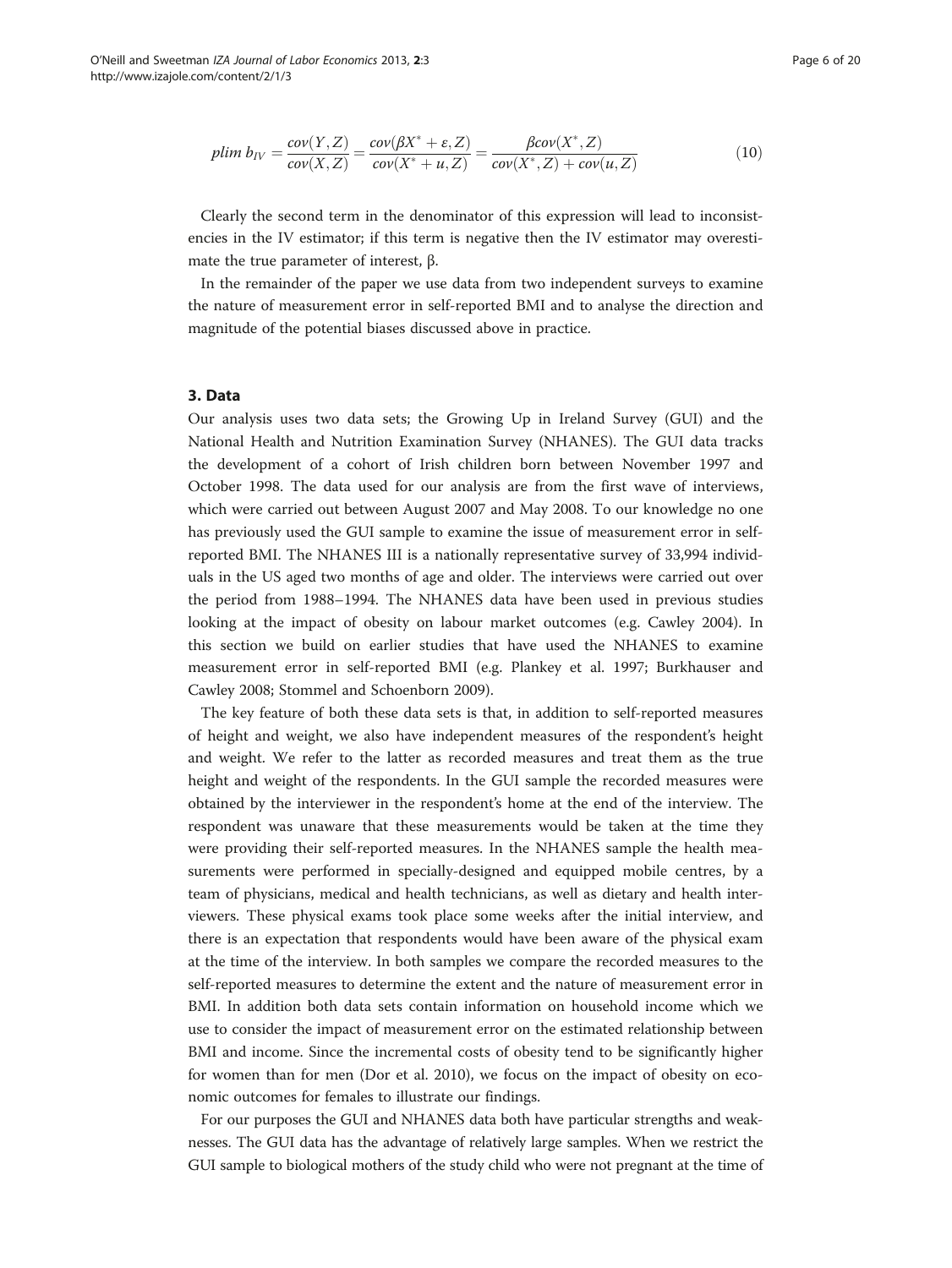the study we are left with a working sample size of 6637. When analysing the NHANES data we consider all white females between the ages of 18 and 65, who were not pregnant at the time of the study. Despite this broader age range the base sample size in NHANES is only 2332. In addition, and in contrast to the NHANES data where there was a lag of weeks between the self-reported and recorded measures, the self-reported and recorded BMI measures in the GUI were obtained within minutes of each other.

While the GUI benefits from the timing of data collection and the larger samples, the NHANES sample is representative of all women aged 18–65 in the US. In contrast the GUI sample is restricted to families who had a child aged nine at the time of the survey. The difference in the underlying populations is reflected in the age distributions in the two samples. Although the average age of the women in the GUI (39.89) is similar to that in the NHANES sample (41.35), the age variation in the Irish sample is much lower than in the US sample; the standard deviation of age in the GUI sample is 5.3 years compared to 13.59 years in the NHANES data.

The differences in timing of data collection, the sample sizes and the underlying populations between the two data sources suggest that neither of these data sets should be considered preferable, a-priori. However, conducting the analysis on two independent data sets from two different countries will be important in establishing general findings that are not specific to one particular setting.

Summary statistics for the self-reported and recorded measures of BMI are given in Table 1. The top panel reports the results for GUI and the bottom panel for NHANES.<sup>7</sup> Using these data we find that 42.65% (13.9%) of the mothers in the GUI sample are overweight (obese) on the basis of self-reported data. However, the true numbers are 49.55% and 17.34%. The corresponding figures for the NHANES data are 42.075% (17.80%) for the self-reported data compared to true rates of 46.57% and 22.86%. The tendency for respondents in our sample to underestimate their BMI in self-reported data is evident in both these data sets and is consistent with previous findings.<sup>8</sup>

To examine the extent of measurement error in the self-reported measures of BMI, we calculate the error in the self-reported data by subtracting the true BMI measure from self-reported measure. The density of the measurement error is given in Figure [1](#page-7-0)a and [1](#page-7-0)b, while summary statistics for the measurement error are given in Table [2.](#page-8-0) The results in Table [2](#page-8-0) show that the mean error is negative in both samples. In addition the magnitude of the measurement error is sizeable; the standard deviation in the measurement error accounts for 34.1% of the standard deviation of the true BMI variable in the Irish data and 27% in the US data.

Since an individual's BMI depends on both their height and weight it is useful to consider these measures separately in order to determine their contribution to

| Variable          | <b>Observations</b> | Mean  | <b>Standard deviation</b> | <b>Minimum</b> | <b>Maximum</b> |
|-------------------|---------------------|-------|---------------------------|----------------|----------------|
|                   |                     |       | <b>GUI</b>                |                |                |
| Recorded BMI      | 6637                | 25.99 | 4.92                      | 15.06          | 64.16          |
| Self-reported BMI | 6637                | 25.31 | 4.61                      | 12.70          | 69.44          |
|                   |                     |       | <b>NHANES</b>             |                |                |
| Recorded BMI      | 2332                | 26.12 | 6.33                      | 15.1           | 68.5           |
| Self-reported BMI | 2332                | 25.31 | 5.77                      | 10.9           | 72.6           |

Table 1 Summary statistics on recorded and self-reported BMI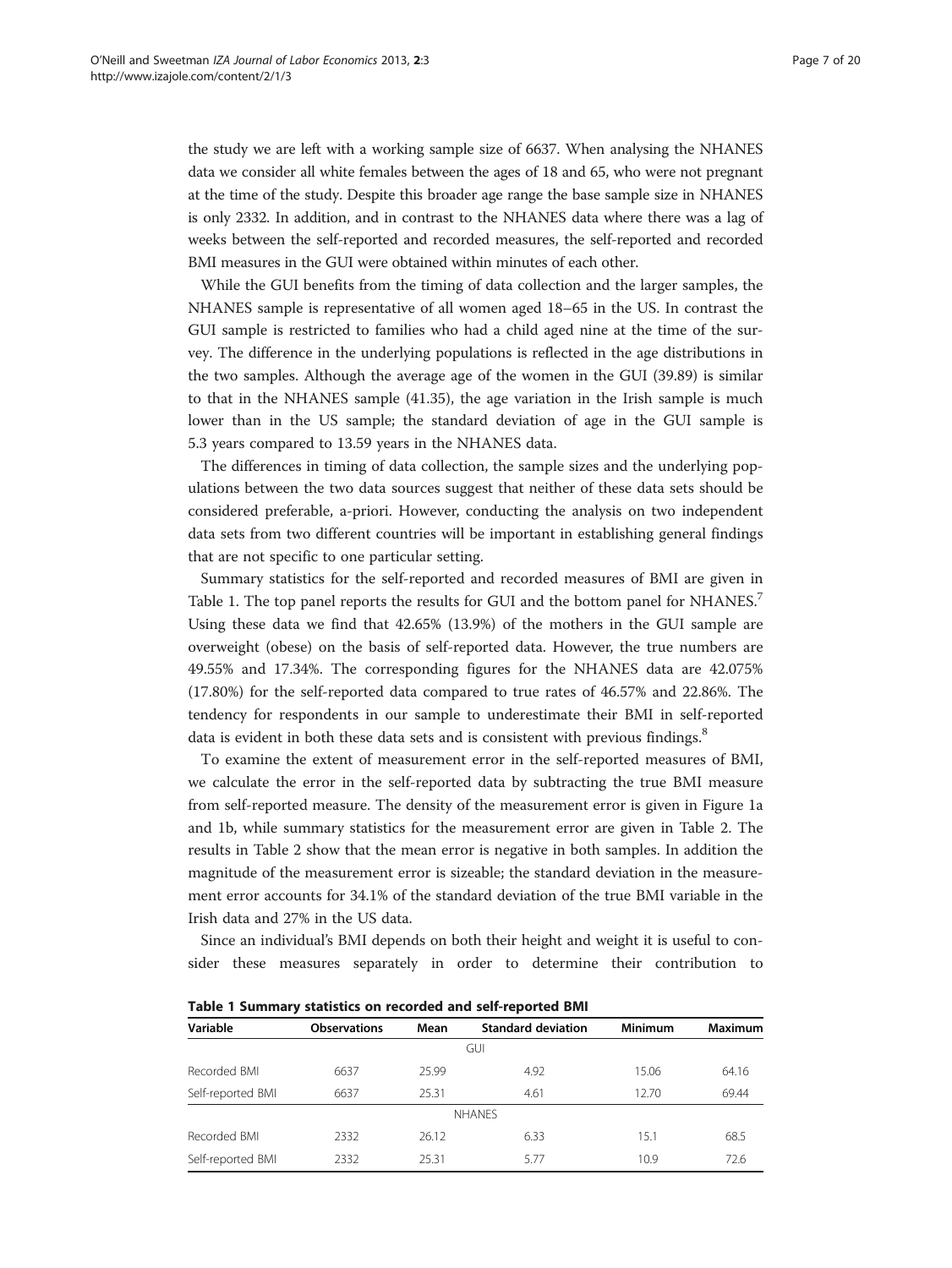measurement error in overall BMI. Tables [3](#page-8-0) and [4](#page-9-0) report the summary statistics for self-reported and recorded height and weight respectively. These data show that while height and weight are both measured with error in Ireland and the US, misreporting of weight is the dominant factor in accounting for measurement error in BMI.

The remainder of the paper explores the discrepancies between true and reported BMI in more detail and considers the implications of these differences for the estimated relationship between BMI and income.

#### 4. Analysis and results

In the previous section we showed that females in both the GUI survey and the NHANES III data are more likely to underreport their BMI. In the notation of section [2,](#page-1-0)

<span id="page-7-0"></span>O'Neill and Sweetman IZA Journal of Labor Economics 2013, 2:3 **Page 8 of 20** Page 8 of 20 http://www.izajole.com/content/2/1/3

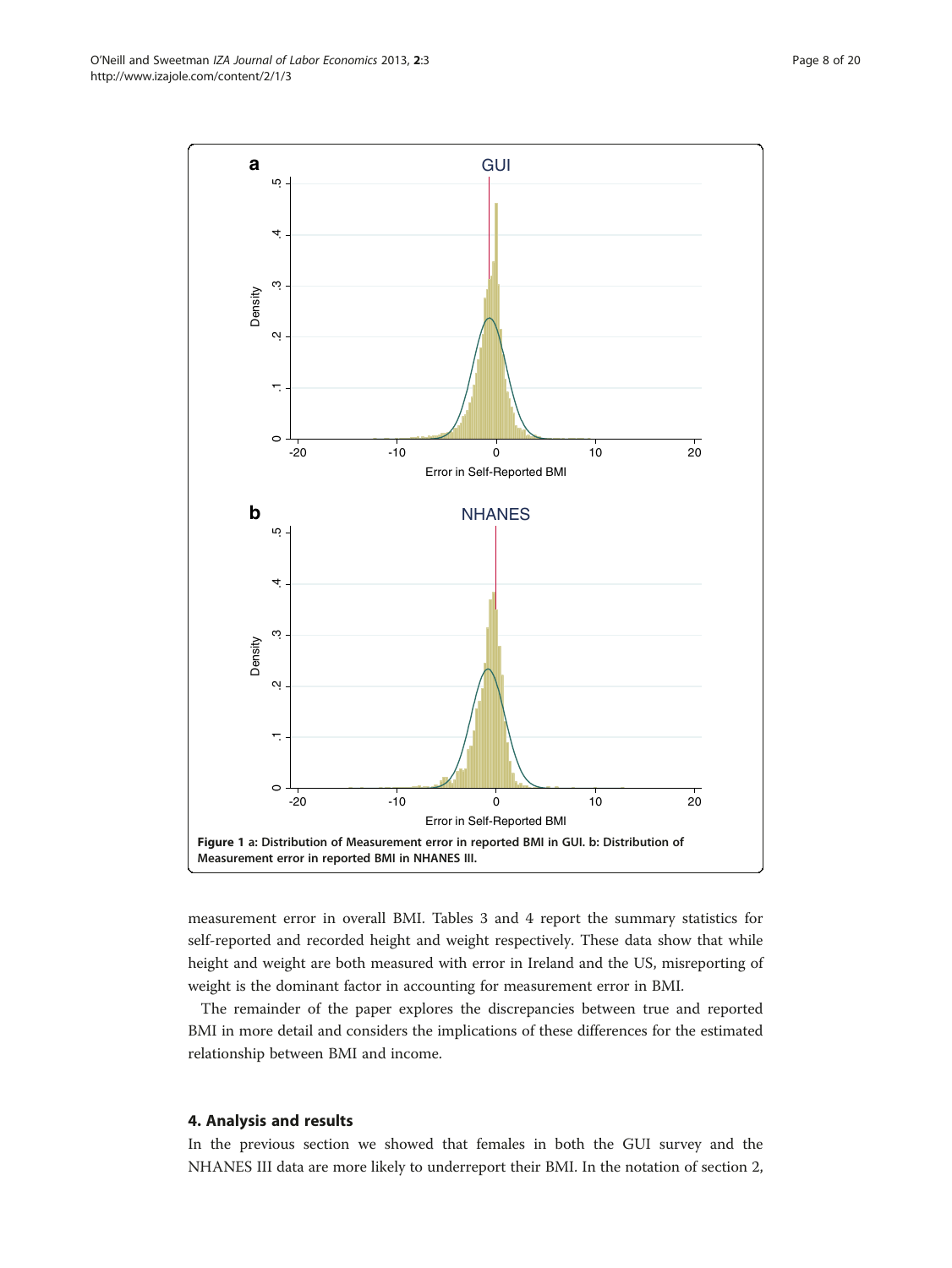| Variable                | <b>Observations</b> | Mean          | <b>Standard deviation</b> | <b>Minimum</b> | Maximum |
|-------------------------|---------------------|---------------|---------------------------|----------------|---------|
|                         |                     | GUI.          |                           |                |         |
| Self-reported BMI error | 6637                | $-672$        | 1.68                      | $-1233$        | 9.50    |
|                         |                     | <b>NHANES</b> |                           |                |         |
| Self-reported BMI error | 2332                | $-.8106$      | 1/1                       | $-1479$        | 1292    |

<span id="page-8-0"></span>Table 2 Summary statistics on self-reported measurement error in BMI

this implies  $E[u] < 0$ . However, as noted in section [2](#page-1-0), the implications of measurement error for economic analysis will differ depending on whether the error is classical or non-classical in nature. To determine this we examine the relationship between the error and the true measure of BMI. Figures [2](#page-10-0)a and [2](#page-10-0)b graph the relationship between the measurement error and the true measure of BMI in both data sets. From this we see a negative relationship between the level of measurement error and the true value of BMI in both samples. People with higher BMI's are more likely to underreport their BMI.<sup>9</sup> The correlation is  $-.35$  in the Irish sample and  $-.45$  in the US data. This negative correlation illustrates the non-classical nature of measurement error in BMI in our data and will be important in determining the biases associated with each of the estimators we consider.

To examine the consequences of non-classical measurement error in BMI we consider the relationship between BMI and income. Ideally we would like to look at the relationship between individual income and BMI. However individual income data are not available in either of our data sets. Instead we are restricted to examining the relationship between a woman's BMI and her total household income (see also Parks et al. [2011](#page-19-0)). While this is somewhat different to individual wages typically examined in previous work, the use of household income as the dependent variable nevertheless provides a useful framework for illustrating the consequences of non-classical measurement error.10

#### 4.1 BMI and household income (GUI)

To begin, we estimate the relationship between true BMI and the level of household income in the GUI.<sup>11</sup> Apart from sampling error this coefficient gives the "true" relationship between BMI and income. This establishes the benchmark for the true parameter of interest in our analysis.<sup>12</sup> The results are given in the first column of Table [5.](#page-10-0) The estimated coefficient on true BMI shows a significant negative relationship between BMI

| Table 3 Summary statistics on recorded and self-reported height (cms) |  |  |  |  |
|-----------------------------------------------------------------------|--|--|--|--|
|-----------------------------------------------------------------------|--|--|--|--|

| Variable                                      |               |        | <b>Observations Mean St. Deviation Minimum Maximum</b> |     |     |
|-----------------------------------------------|---------------|--------|--------------------------------------------------------|-----|-----|
|                                               | <b>GUI</b>    |        |                                                        |     |     |
| Recorded height                               | 6637          | 163.21 | 6.19                                                   | 139 | 189 |
| Self-reported height                          | 6637          | 163.72 | 6.55                                                   | 137 | 189 |
| Correlation between error and recorded height |               |        | $-0.10$                                                |     |     |
|                                               | <b>NHANFS</b> |        |                                                        |     |     |
| Recorded height                               | 2332          | 163.24 | 6.31                                                   | 137 | 183 |
| Self-reported height                          | 2332          | 163.35 | 6.63                                                   | 122 | 183 |
| Correlation between error and recorded height |               |        | $-0.062$                                               |     |     |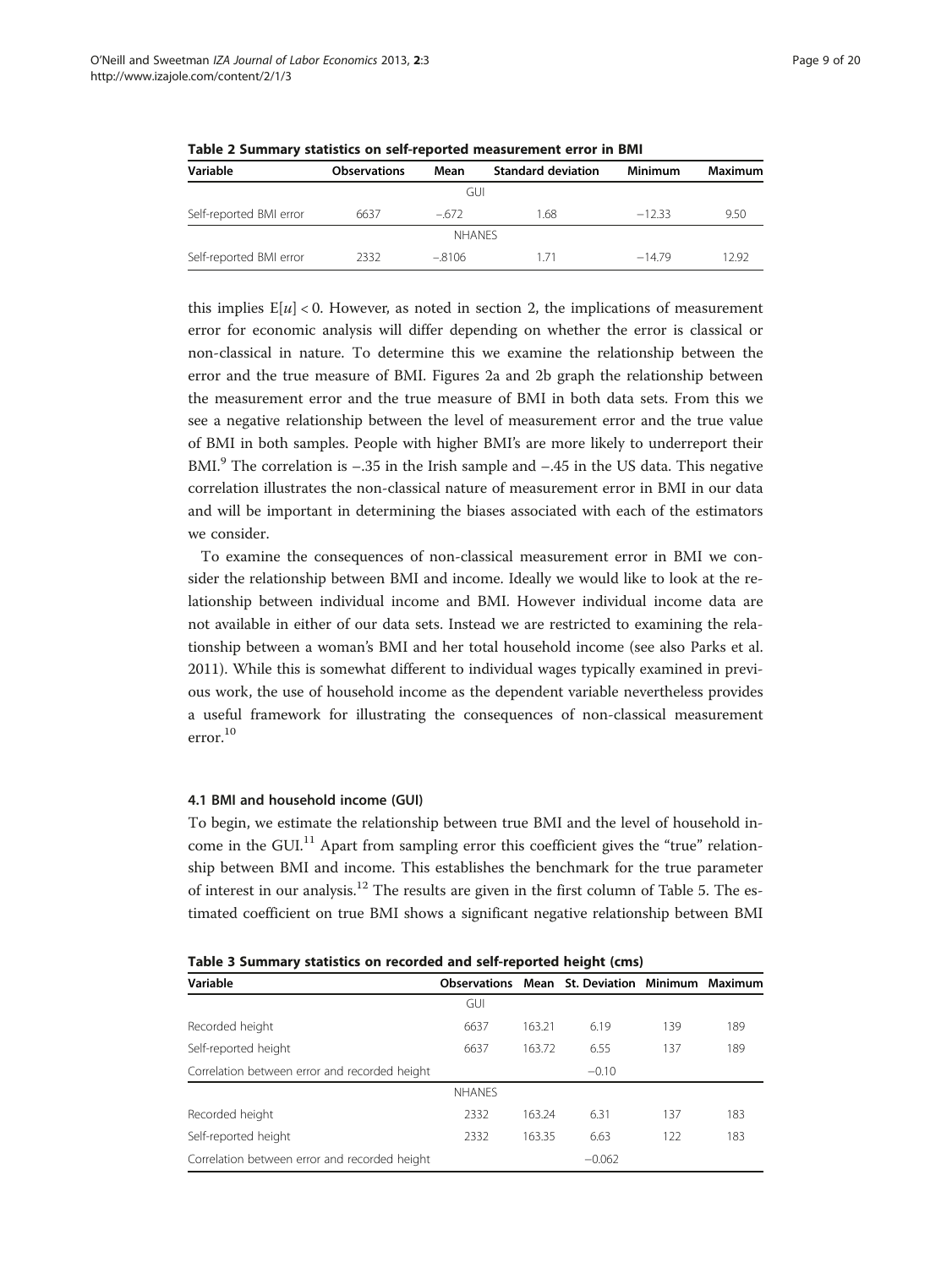| Variable                                      |               |       | <b>Observations Mean St. Deviation Minimum Maximum</b> |       |        |
|-----------------------------------------------|---------------|-------|--------------------------------------------------------|-------|--------|
|                                               | GUI           |       |                                                        |       |        |
| Recorded weight                               | 6637          | 69.19 | 13.46                                                  | 36    | 177    |
| Self-reported weight                          | 6637          | 67.87 | 12.65                                                  | 30    | 178    |
| Correlation between error and recorded weight |               |       | $-0.35$                                                |       |        |
|                                               | <b>NHANES</b> |       |                                                        |       |        |
| Recorded weight                               | 2332          | 69.57 | 17.10                                                  | 37.45 | 175.45 |
| Self-reported weight                          | 2332          | 67.54 | 15.83                                                  | 29.70 | 180.00 |
| Correlation between error and recorded weight |               |       | $-0.43$                                                |       |        |

<span id="page-9-0"></span>Table 4 Summary statistics on recorded and self-reported weight (Kgs)

and income. The true parameter estimate is  $-.821$ , which indicates that a 5 point increase in BMI (which corresponds to approximately a 1 standard deviation increase) is associated with a €4105 reduction in income.

To examine the impact of measurement error we estimate the same regression only this time using self-reported BMI. The results are given in the second column of Table [5.](#page-10-0) In contrast to what we would expect with classical measurement error, we see that using the self-reported BMI overstates rather than attenuates the relationship between BMI and income. A statistical test of the hypothesis that the coefficients on the recorded BMI and self-reported BMI are equal is rejected with a p-value of .0008.<sup>13</sup> Using self-reported BMI we estimate that a 5 point increase in BMI results in a  $\epsilon$ 4605 reduction in income. As a result the use of self-reported BMI overstates the loss of income by approximately 12.18%.

We next consider the extent to which the alternative estimators proposed in the literature succeed in tackling the bias associated with self-reported BMI. We first consider the use of the CE estimator (e.g. Cawley [2004\)](#page-18-0). Following the CE approach we first regress true BMI on self-reported BMI. $^{14}$  The coefficients from this first stage regression are then used to adjust the self-reported data. The predicted measure is then used in place of the self-reported measure in the regression analysis.

The results from the second stage are presented in the final column of Table [5.](#page-10-0) The results show that the CE approach remains biased. In this application the bias in the CE approach is almost identical to that with the original self-reported data. In section [2](#page-1-0) we showed that the bias in the OLS and CE estimator is the same whenever  $-cov(X^*)$ , u) = var(u). In our application  $-cov(X^*, u) = 2.88$  and var(u) = 2.81, which explains the similarity of the estimates from the two approaches. Both estimators are inconsistent, with the magnitude of the inconsistency being determined by the nonclassical and nondifferential nature of the measurement error. Finding that the OLS and CE estimator may be very similar, and yet both inconsistent, serves as a warning against using the similarity of corrected and uncorrected estimates to infer the absence of measurement error bias.

The availability of internal validation in our study allows us to examine the issue of differential measurement error in more detail. We can obtain consistent estimates of  $\varepsilon$ in equation ([1\)](#page-2-0) from the residuals of a regression of income on recorded BMI. Under the assumption of non-differential measurement error these residuals should be uncorrelated with the observed measurement error  $u$ . To examine this we regress the predicted residuals on the measurement error. The coefficient on the measurement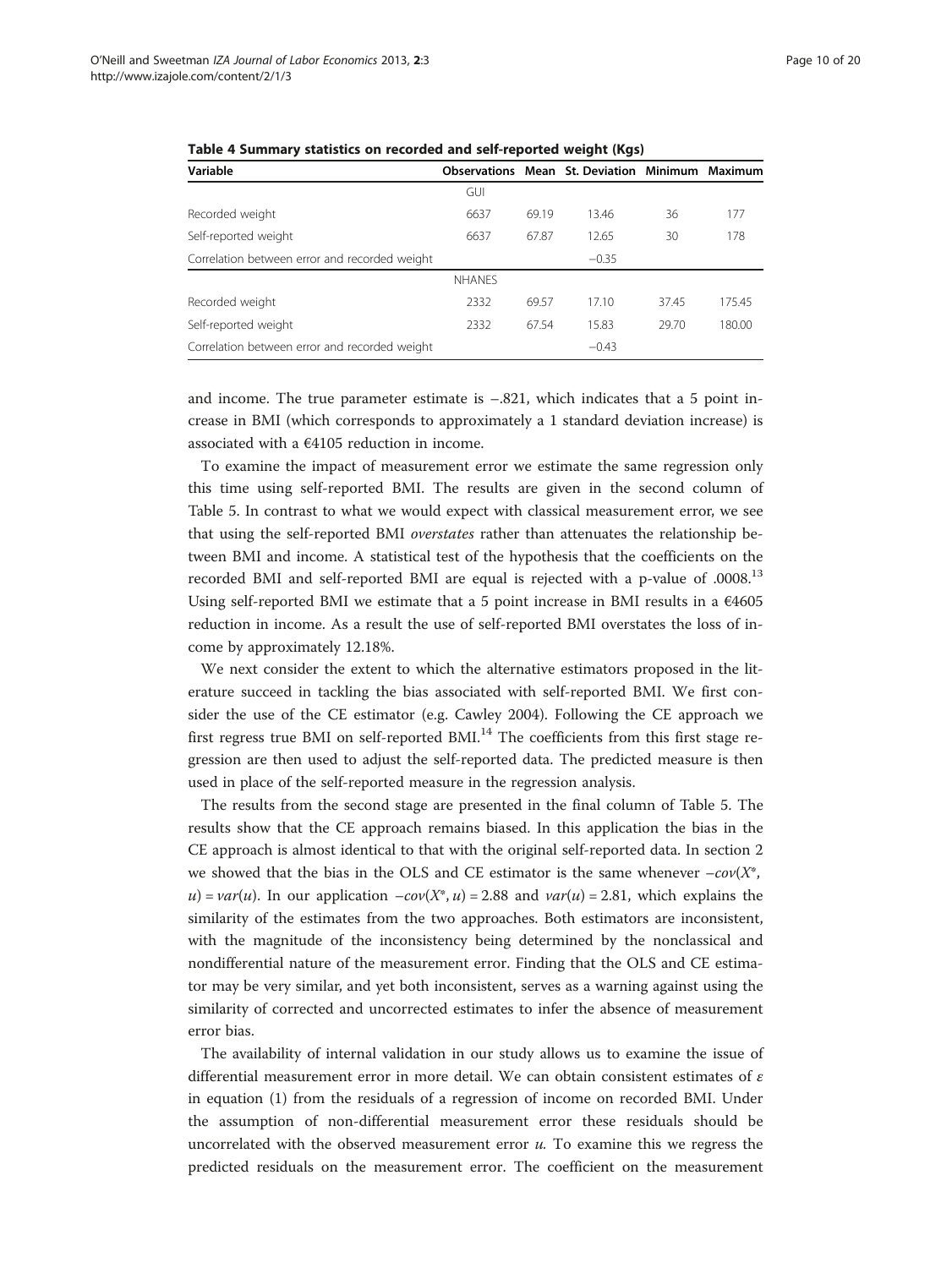Income is measured in 000's; Standard error in brackets.

| Table 5 Estimated Coefficients on BMI in income regressions (GUI) |            |            |         |  |
|-------------------------------------------------------------------|------------|------------|---------|--|
| Dependent variable household income                               | <b>OLS</b> | <b>OLS</b> | СE      |  |
| Recorded BMI                                                      | $-.821$    |            |         |  |
|                                                                   | (.091)     |            |         |  |
| Self-reported BMI                                                 |            | $-921$     |         |  |
|                                                                   |            | (.097)     |         |  |
| Corrected BMI                                                     |            |            | $-.918$ |  |
|                                                                   |            |            | (.097)  |  |
| $\mathbb N$                                                       | 6637       | 6637       | 6637    |  |

<span id="page-10-0"></span>

GUI

**a**

 $\overline{8}$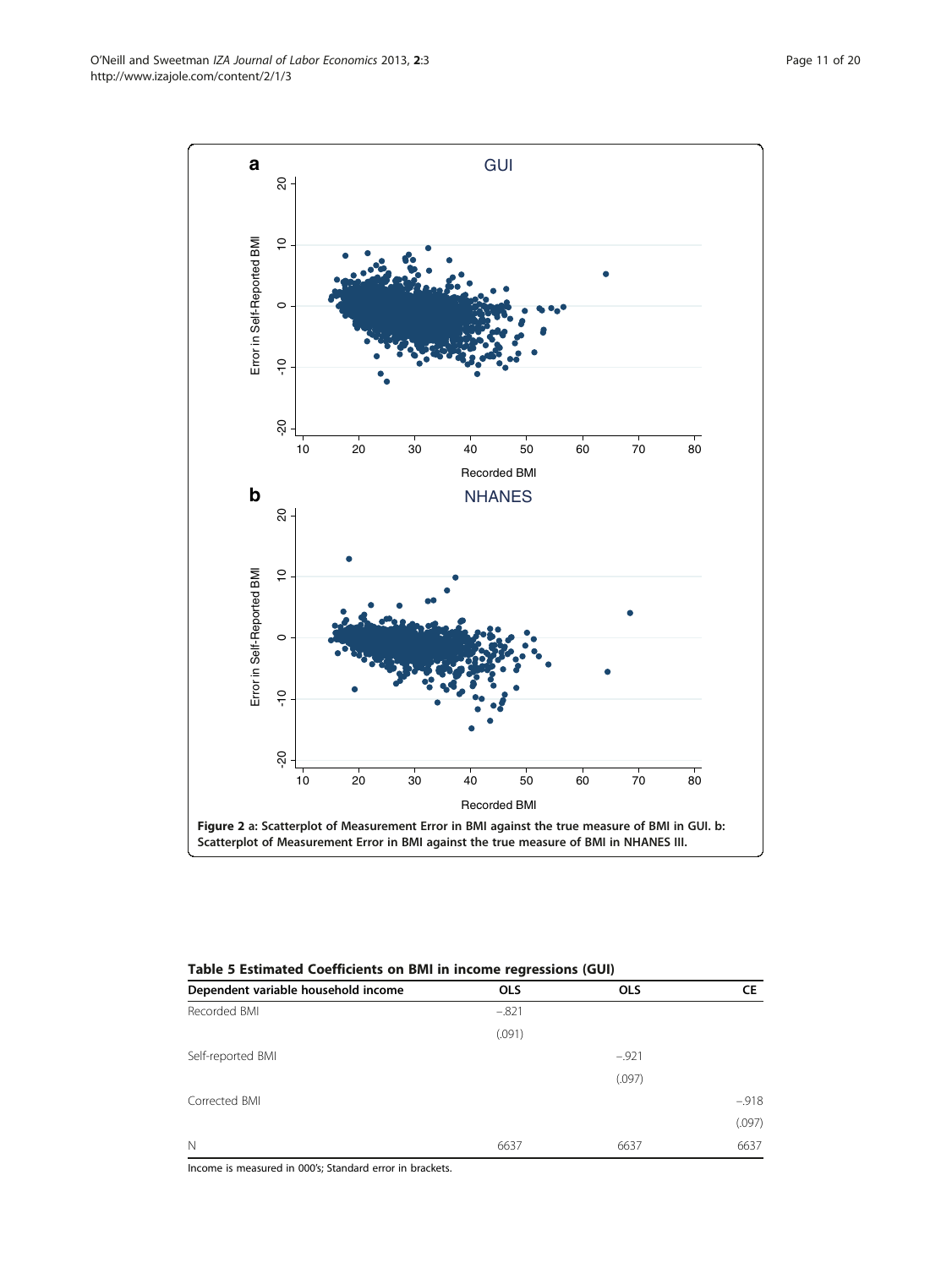<span id="page-11-0"></span>error is statistically significantly negative, with a point estimate of −0.74; the nullhypothesis of no relationship is rejected with a p-value = .006. It is this differential error that biases the estimates obtained using the CE approach.

It is possible that the problem of differential measurement error may be reduced by including additional variables as controls in the regression model. To consider this we re-estimate the income equation using a set of additional regressors to capture the range of controls typically used when estimating income equations in labour economics. These include controls for age, education, health status and marital status, a control for whether the respondent smokes on a daily basis and a control for English language proficiency.<sup>15</sup>

The results for this extended specification are given in Table 6. The first column reports the OLS results using recorded BMI, the second column gives the OLS results using self-reported BMI and the third column gives the results using the CE approach. Looking at the additional controls in the first column we see that they are all significant and have the expected signs. College educated, older, married women who are proficient in English receive an income premium, while women in poor health and those who smoke regularly have lower incomes. The coefficient on recorded BMI is negative and significant, though somewhat smaller in magnitude than the earlier estimate. This is to be expected since some of the effect of BMI on income may be operating through the health and education channels which are accounted for in the extended specification. The second column reports the results for self-reported BMI. The use of self-reported BMI has very little effect on the estimates for the additional controls. However, as before the use of self-reported BMI leads us to overestimate the impact of BMI on income. Again

| Dependent variable household income | <b>OLS</b> | <b>OLS</b> | CE      |
|-------------------------------------|------------|------------|---------|
| Recorded BMI                        | $-60$      |            |         |
|                                     | (.09)      |            |         |
| Self-reported BMI                   |            | $-.67$     |         |
|                                     |            | (.10)      |         |
| Corrected BMI                       |            |            | $-67$   |
|                                     |            |            | (.098)  |
| College degree                      | 21.63      | 21.58      | 21.58   |
|                                     | (1.02)     | (1.03)     | (1.03)  |
| Age                                 | .46        | .46        | .46     |
|                                     | (.096)     | (.096)     | (.096)  |
| English language                    | 12.62      | 12.71      | 12.71   |
|                                     | (2.03)     | (2.02)     | (2.02)  |
| Married                             | 21.23      | 21.28      | 21.28   |
|                                     | (1.70)     | (1.69)     | (1.69)  |
| Poor health                         | $-3.79$    | $-3.67$    | $-3.67$ |
|                                     | (1.36)     | (1.36)     | (1.36)  |
| Daily smoker                        | $-5.97$    | $-5.91$    | $-5.91$ |
|                                     | (1.25)     | (1.25)     | (1.25)  |
| $\mathbb N$                         | 5965       | 5965       | 5965    |

| Table 6 Estimated coefficients on BMI in income regressions obtained using CE approach |
|----------------------------------------------------------------------------------------|
| with additional controls (GUI)                                                         |

Income is measured in 000's; Standard Error in brackets.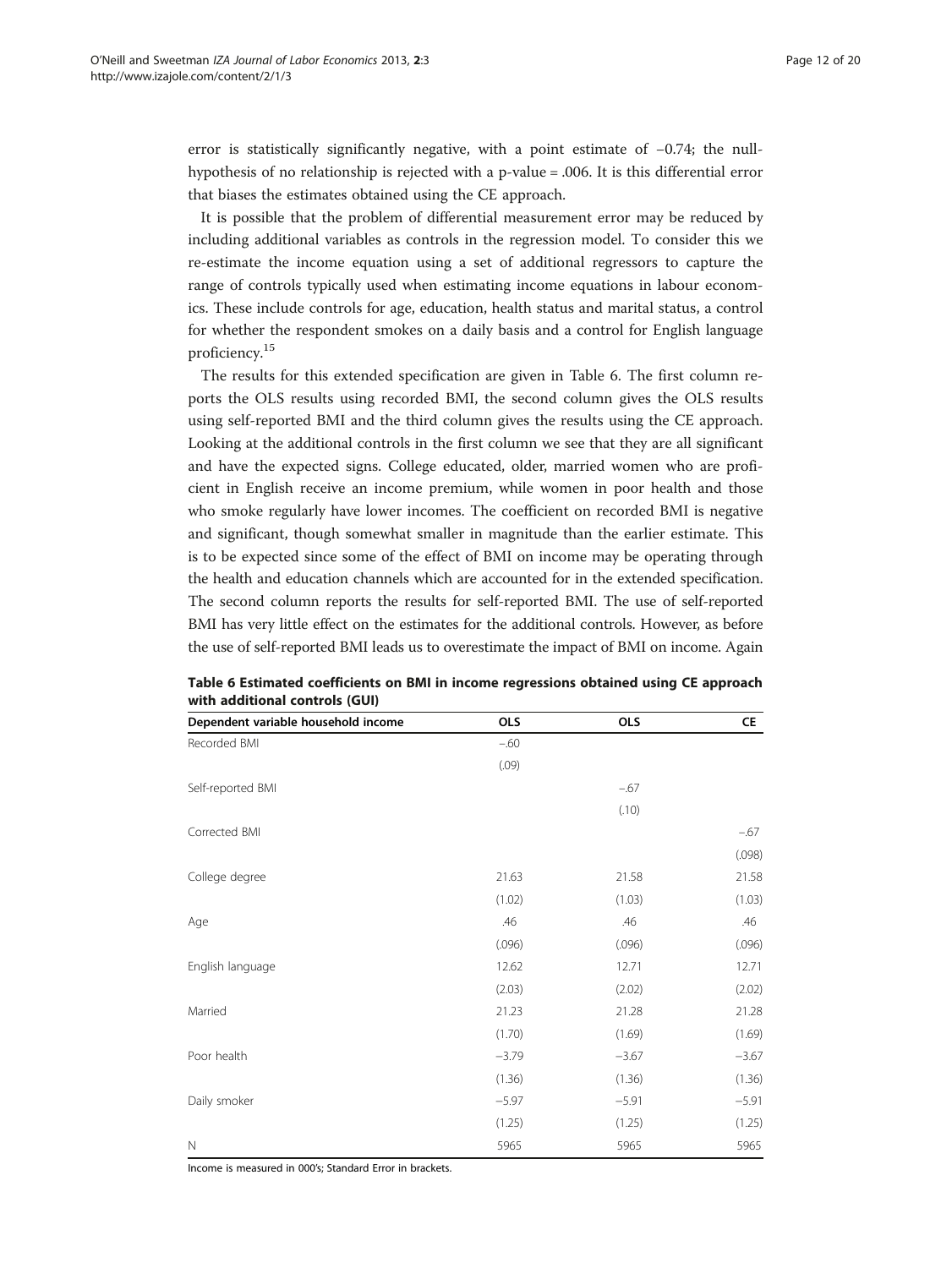the bias is of the order of 12%. The results reported in the final column shows that even in this extended specification the CE estimate of the impact of BMI is biased and the bias is almost identical to that obtained using the original self-reported data.<sup>16</sup> It is clear from this that our earlier findings are robust and still evident even when we include a richer set of control variables in our income equation.

IV estimation is another popular approach used to overcome the bias associated with measurement error. A common instrument in this type of analysis is to use the BMI of a sibling or other relative to instrument for the respondent's BMI on the assumption that this should pick up genetic and environmental factors but may be unrelated to the measurement error (see Cawley [2000](#page-18-0); Cawley et al. [2004](#page-18-0); Brunello and D'Hombres [2007](#page-18-0); Kline and Tobias [2008](#page-18-0); Kortt and Leigh [2010](#page-18-0); Lindeboom et al. [2010](#page-18-0); Cawley and Meyerhoefer [2012](#page-18-0)). We follow Cawley [\(2000\)](#page-18-0), Davey Smith et al. [\(2009\)](#page-18-0), and Cawley and Meyerhoefer [\(2012](#page-18-0)) and use the recorded weight of a biological child to instrument for their parent's BMI.<sup>17</sup> The F-statistic from our first stage regression of mother's BMI on child's weight is 400, well in excess of the value 10 suggested by Bound et al. ([1995](#page-18-0)); as such our analysis is unlikely to be affected by problems associated with weak instruments. The estimates from using child's weight as an instrument for self-reported mother's BMI are given in Table [6,](#page-11-0) where again the first column shows the true OLS estimate for comparison. In this case we see that the IV results predict that a 5 point increase in BMI reduces income by €7000, compared to a reduction of €4150 based on the true conditional mean.

In the comparisons so far we have assumed away the problem of endogeneity by imposing  $E[\epsilon X^*]=0$ , in which case the slope of the conditional mean corresponds to the causal effect of BMI. However, in the event that this assumption is false the OLS estimate and the IV estimate in Table 7 are not strictly comparable, since the latter may adjust for endogeneity as well as measurement error. In other areas of labour economics repeated measures are often used as instruments when one is concerned about measurement error; for instance in the returns to education literature one may have access to the primary respondent's self-reported education, as well as a sibling's report on the respondent's education. While we are not aware of this approach being adopted in the research on obesity, we can nevertheless illustrate the consequences of using such instruments in the presence of measurement error by artificially creating appropriate instruments. To do this we take a random sample from a distribution with mean zero and a variance equal to the observed variance of the error in the data. This sample is drawn independently of both the true value of BMI and income. This error is then added to the recorded BMI available in the survey. We do this three times to create three new simulated values of BMI (BMI1-BMI3), all which can be thought of as

Table 7 Estimated coefficients on BMI in income equations using IV approach (GUI)

| <u>ianis i modificata acqilistative cil billi ili litarilla adalalatib anilid is abbi casil (wali</u> |            |                                         |
|-------------------------------------------------------------------------------------------------------|------------|-----------------------------------------|
| Dependent variable household income                                                                   | <b>OLS</b> | IV (using child's weight as instrument) |
| Recorded BMI                                                                                          | $-.821$    |                                         |
|                                                                                                       | (.091)     |                                         |
| IV BMI                                                                                                |            | $-1.40$                                 |
|                                                                                                       |            | (.398)                                  |
| $\mathbb N$                                                                                           | 6637       | 6637                                    |

Income is measured in 000's; Standard Error in brackets.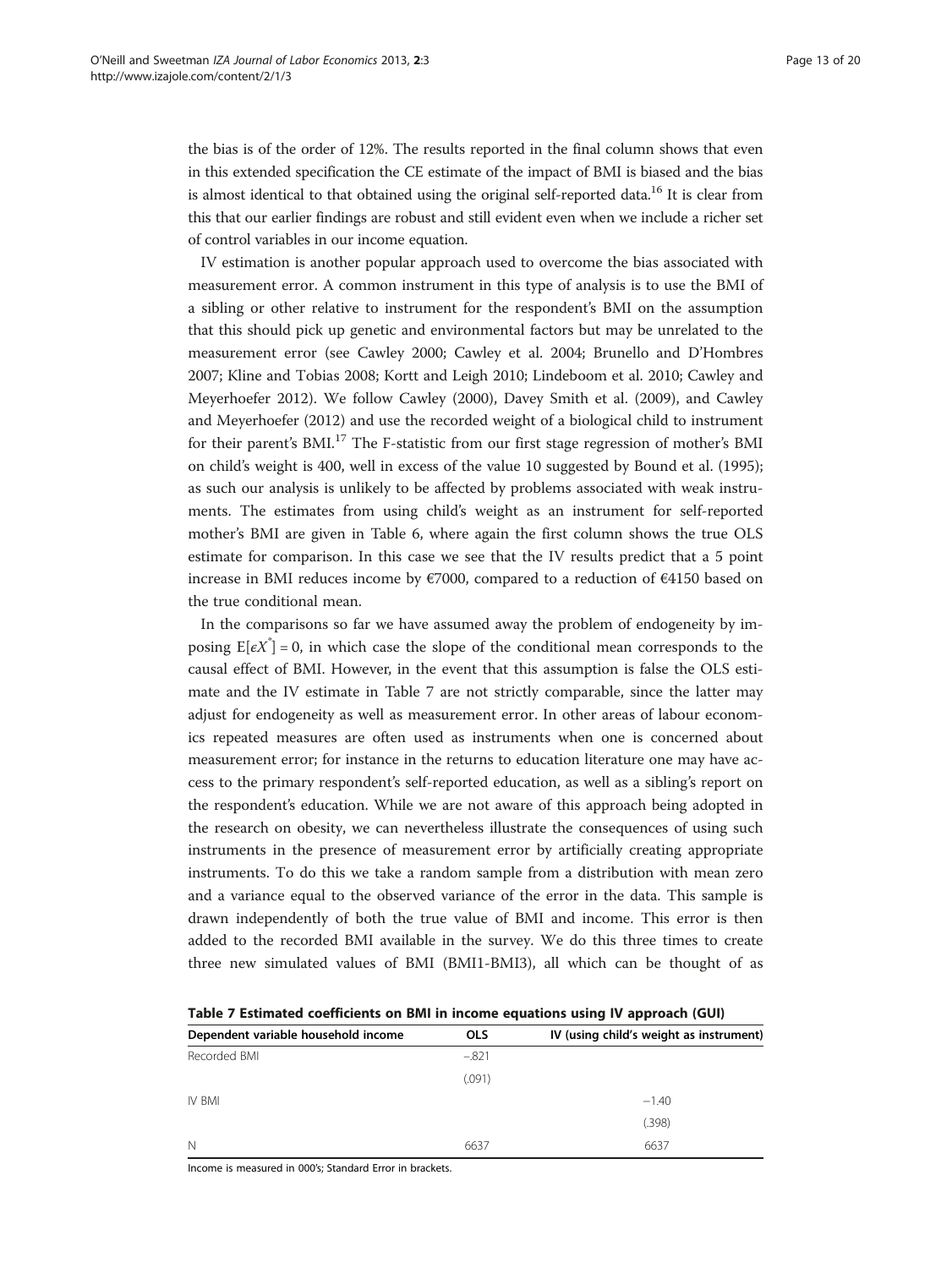measures of BMI subjected to classical measurement error. In line with the earlier discussion we can think of these as a spouse's or sibling's estimate of the respondent's BMI. The availability of more than one additional measure allows us to consider the consequences of measurement error for over-identification tests for instrument validity.

With these simulated variables we run three new regressions. Firstly, we regress income on BMI1 to illustrate the standard effects of classical measurement error. We then use two additional measures (BMI2 and BMI3) as instruments for BMI1; by construction these repeated measures are valid instruments in the presence of classical measurement error and should return the conditional mean. We then use these same instruments for our actual self-reported BMI measure and compare the findings. The results are given in Table 8. The first column repeats the results for the true specification for convenience. The results in the second column illustrate the textbook attenuation bias associated with classical measurement error. In our example the downward bias is of the order of 10%. The third column shows how the availability of "valid" instruments helps overcome the attenuation bias when the measurement error is classical. In addition a Hansen test of instrument validity fails to reject the over identifying restrictions that result from having two instruments. However, the results in the fourth column show how the use of these "valid" instruments do not result in consistent estimates when used to instrument the self-reported measure of BMI. The IV estimate overestimates the size of the true effect by 18%, which is somewhat larger than the bias in the raw OLS estimate. Furthermore the result of the Hansen test warns against relying on over identifying test to detect the problems with instruments in the presence of non-classical measurement error. This reflects the low power of this test when none of the instruments are valid.

#### 4.2 BMI and household income (NHANES III)

To examine whether the results established above are specific to Irish data we consider the relationship between income and BMI using US data. The reported income data in

| Dependent<br>variable<br>household<br>income | <b>OLS</b> | OLS with<br>classical<br>measurement<br>error | IV with classical measurement<br>error (using BMI2 and BMI3<br>as instruments) | IV with non-classical<br>measurement error (using<br>BMI2 and BMI3 as<br>instruments) |
|----------------------------------------------|------------|-----------------------------------------------|--------------------------------------------------------------------------------|---------------------------------------------------------------------------------------|
| Recorded BMI                                 | $-.82$     |                                               |                                                                                |                                                                                       |
|                                              | (.091)     |                                               |                                                                                |                                                                                       |
| BMI1                                         |            | $-.74$                                        |                                                                                |                                                                                       |
|                                              |            | (.086)                                        |                                                                                |                                                                                       |
| BMI1 (IV using                               |            |                                               | $-.85$                                                                         |                                                                                       |
| BM2 and BMI3)                                |            |                                               | (.089)                                                                         |                                                                                       |
| self-reported BMI                            |            |                                               |                                                                                | $-.97$                                                                                |
| (IV using BMI2)<br>and BMI3)                 |            |                                               |                                                                                | (.101)                                                                                |
| Hansen Over-<br>identification test          |            |                                               | $p$ -value = .85                                                               | $p$ -value = .92                                                                      |
| N                                            | 6637       | 6637                                          | 6637                                                                           | 6637                                                                                  |

#### Table 8 IV using simulated instruments (GUI)

Income is measured in 000's; Standard Error in brackets.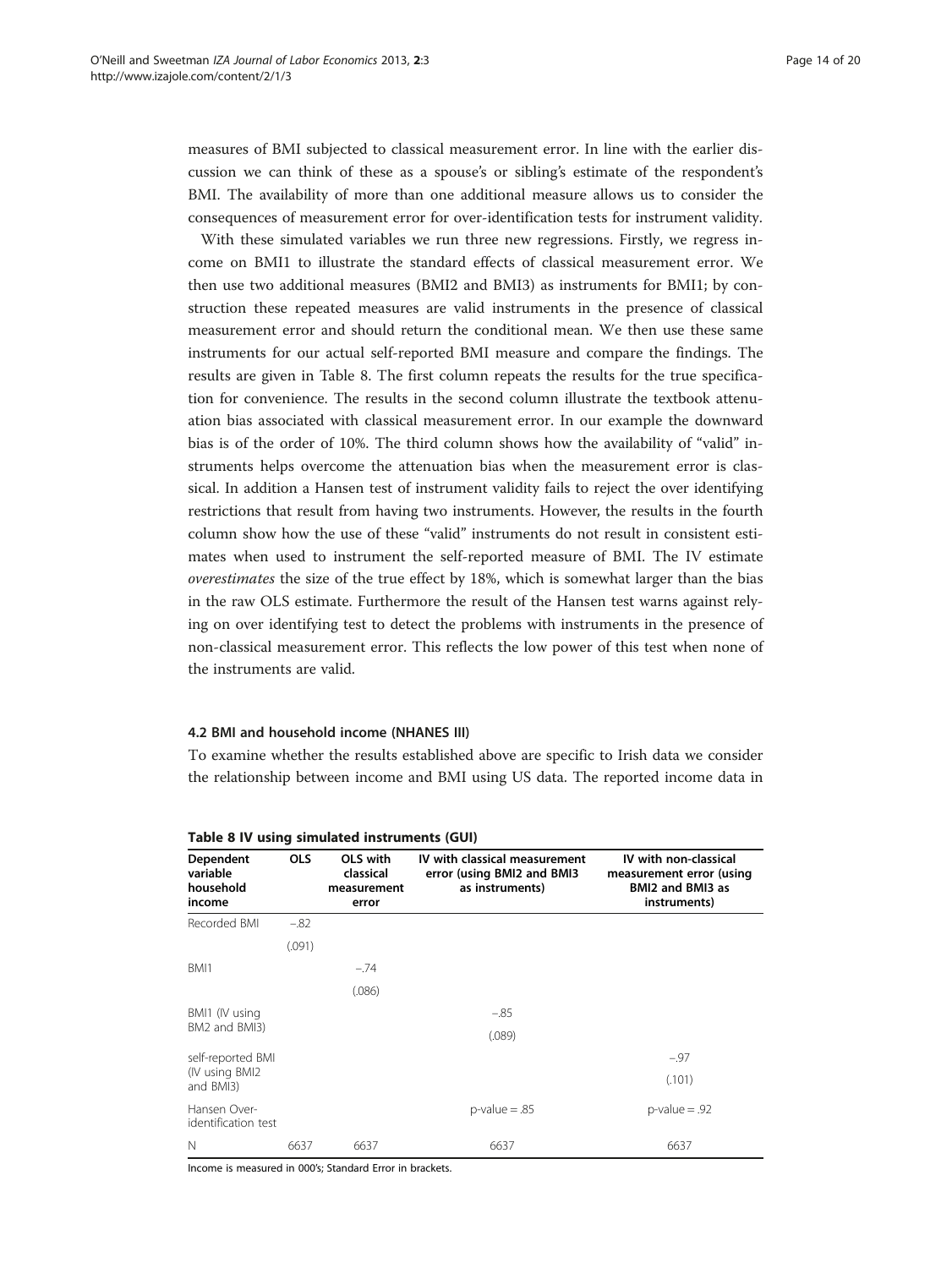| Dependent variable household income    | OLS     | <b>OLS</b> | <b>CE</b> | IV (using BMI2 and BMI3 as<br>instruments) |
|----------------------------------------|---------|------------|-----------|--------------------------------------------|
| Recorded BMI                           | $-.235$ |            |           |                                            |
|                                        | (.056)  |            |           |                                            |
| Self-Reported BMI                      |         | $-263$     |           |                                            |
|                                        |         | (.062)     |           |                                            |
| Corrected BMI using CE                 |         |            | $-.249$   |                                            |
|                                        |         |            | (.059)    |                                            |
| Self-reported BMI (IV using artificial |         |            |           | $-.265$                                    |
| instruments)                           |         |            |           | (.064)                                     |
| Hansen's over identification tests     |         |            |           | $p$ -value = .29                           |
| N                                      | 2199    | 2199       | 2199      | 2199                                       |

<span id="page-14-0"></span>

| Table 9 Estimated coefficients on BMI in income regressions (NHANESIII) |  |  |  |  |  |
|-------------------------------------------------------------------------|--|--|--|--|--|
|-------------------------------------------------------------------------|--|--|--|--|--|

Income is measured in 000's; Standard Error in brackets.

NHANES are only available on a bracketed basis. As a result we have estimated the income model using both interval regressions and OLS with the midpoint of the bracket as the dependent variable. Since the key findings were the same with either approach we only report the results using the midpoints. The results are provided in Table 9 and are consistent with the findings we reported using the Irish data. The first column shows a negative and statistically significant relationship between BMI and income when recorded BMI is used as the explanatory variable. The second column shows that using self-reported BMI overstates the estimated relationship, with a bias of the order of 12%. The CE approach remains biased due to differential measurement error. In contrast to the Irish results however the bias from the CE estimator in the NHANES data is smaller than that of the OLS estimator. This is because in the NHANES data –  $cov(X^*, u) = 4.84$  and  $var(u) = 2.91$ , so that part b of Proposition 1 is now applicable. Finally the last column of Table 9 shows the results obtained using the IV estimator. We only consider the results using our artificially created instruments which do not adjust for endogeneity.<sup>18</sup> Again the results for the IV estimator overstate the true effect, with the bias from IV being somewhat larger than from OLS or the CE approach.

As before we check the robustness of these findings to the choice of additional controls specified in the model. Table [10](#page-15-0) provides the parameter estimates from the income equation for the extended specification using the same set of additional controls that we used in the GUI analysis; namely age, education, health status and marital status, a control for whether the respondent smokes and a control for English language proficiency. In keeping with the findings from the GUI analysis the inclusion of these additional controls does not change the relative size of the bias from the CE approach; in the NHANES data the bias from the CE approach is of the order of 6% with or without the additional controls.

#### 5. Conclusion and discussion

Obesity imposes very large costs on both governments and individuals. As a result there is a growing concern over measured levels of obesity throughout the world. However, studies examining the individual costs of obesity typically rely on self-reported data to measure BMI. The use of self-reported BMI gives rise to potential problems of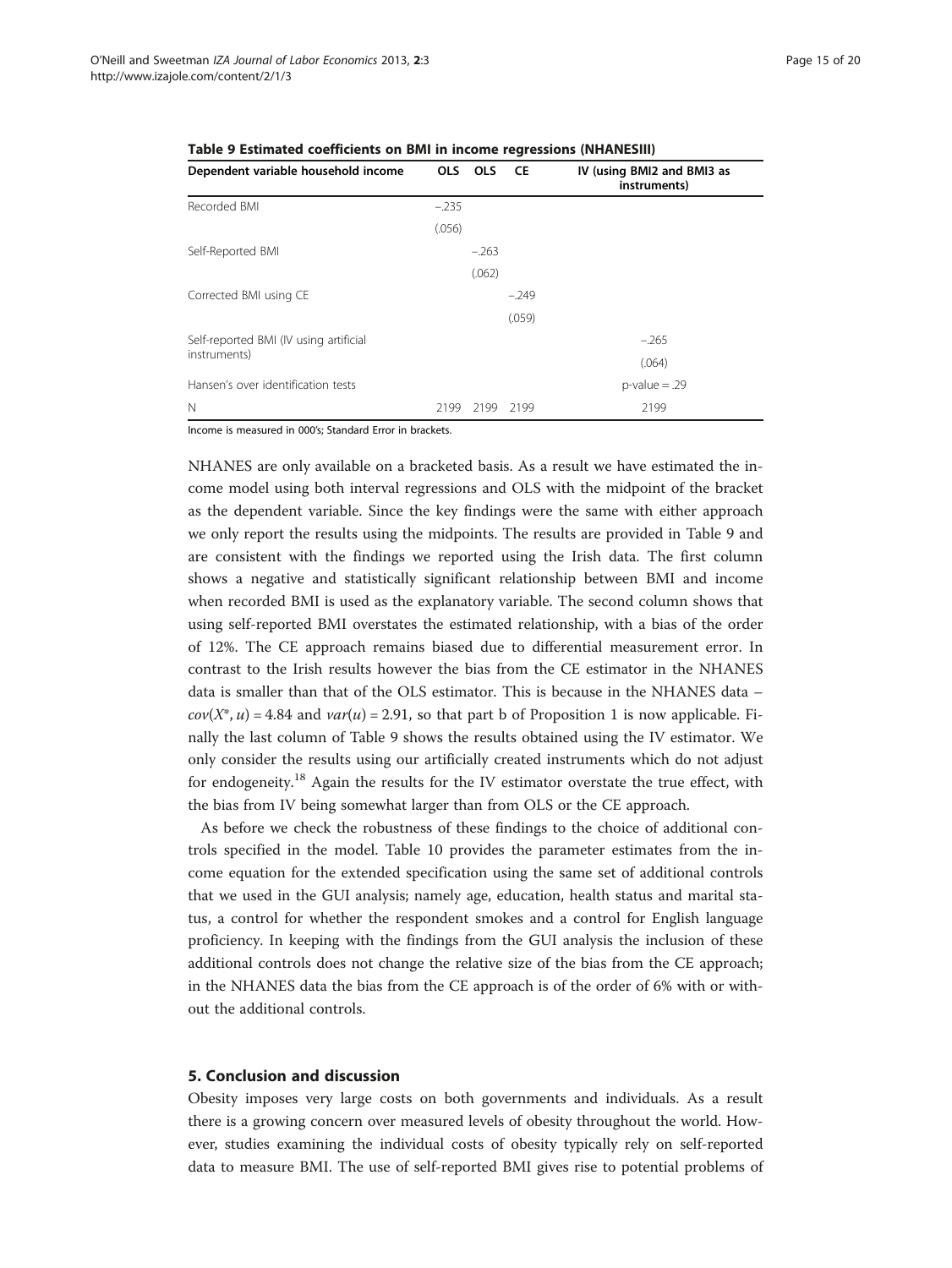| Dependent variable household income | <b>OLS</b> | <b>OLS</b>                                                                                                                                       | CE      |
|-------------------------------------|------------|--------------------------------------------------------------------------------------------------------------------------------------------------|---------|
| Recorded BMI                        | $-.197$    |                                                                                                                                                  |         |
|                                     | (.050)     |                                                                                                                                                  |         |
| Self-reported BMI                   |            | $-.221$<br>(.055)<br>2.24<br>(.129)<br>$-.026$<br>(.024)<br>0.473<br>(2.57)<br>11.69<br>(.663)<br>$-7.16$<br>(2.22)<br>$-3.94$<br>(.701)<br>2191 |         |
|                                     |            |                                                                                                                                                  |         |
| Corrected BMI                       |            |                                                                                                                                                  | $-.209$ |
|                                     |            |                                                                                                                                                  | (.052)  |
| Years of education                  | 2.24       |                                                                                                                                                  | 2.24    |
|                                     | (.129)     |                                                                                                                                                  | (.129)  |
| Age                                 | $-.03$     |                                                                                                                                                  | $-.026$ |
|                                     | (.024)     |                                                                                                                                                  | (.024)  |
| English language                    | 0.28       |                                                                                                                                                  | 0.473   |
|                                     | (2.57)     |                                                                                                                                                  | (2.57)  |
| Married                             | 11.39      |                                                                                                                                                  | 11.69   |
|                                     | (.655)     |                                                                                                                                                  | (.663)  |
| Poor health                         | $-7.20$    |                                                                                                                                                  | $-7.16$ |
|                                     | (2.22)     |                                                                                                                                                  | (2.22)  |
| Smoker                              | $-3.95$    |                                                                                                                                                  | $-3.94$ |
|                                     | (.702)     |                                                                                                                                                  | (.701)  |
| $\mathbb N$                         | 2191       |                                                                                                                                                  | 2191    |

<span id="page-15-0"></span>Table 10 Estimated coefficients on BMI in income regressions obtained using CE approach with additional controls (NHANES III)

Income is measured in 000's; Standard Error in brackets.

measurement error which could bias any estimated relationships. This paper uses both Irish and US data to explore the nature of measurement error in self-reported BMI and to examine the consequences of this error when estimating the relationship between BMI and income. The results are consistent across both data sets. We find that selfreported BMI is subject to substantial measurement error and importantly this error deviates from classical measurement error in two distinct ways. Firstly the error exhibits a pronounced negative correlation with the true measure of BMI; secondly selfreported BMI contains information about outcomes even after conditioning on true BMI. In our analysis we show that these departures from classical measurement error cause the traditional estimators to overstate the relationship between BMI and income. Furthermore we show that popular alternatives estimators that have been adopted to address problems of measurement error in BMI, such as the CE approach and the IV approach, continue to exhibit significant biases. The estimated biases are of the order of 6% to 20% depending on the procedure and data used.

Researchers interested in using self-reported data for their analysis will therefore need to think beyond the alternatives typically used. One possibility would be to consider the stochastic imputation approach developed for missing data, which has been extended to tackle measurement error problems (e.g. Brownstone and Valletta [1996;](#page-18-0) Freedman et al. [2008\)](#page-18-0). One can view this approach as an extension of the mean imputation adopted by the CE estimator. There are many possible ways of carrying out stochastic imputation. A simple starting point is to assume that the distribution of  $X^*|X \sim N(\alpha X, \sigma^2)$ . Stochastic imputation would then proceed in a number of steps. In keeping with the CE approach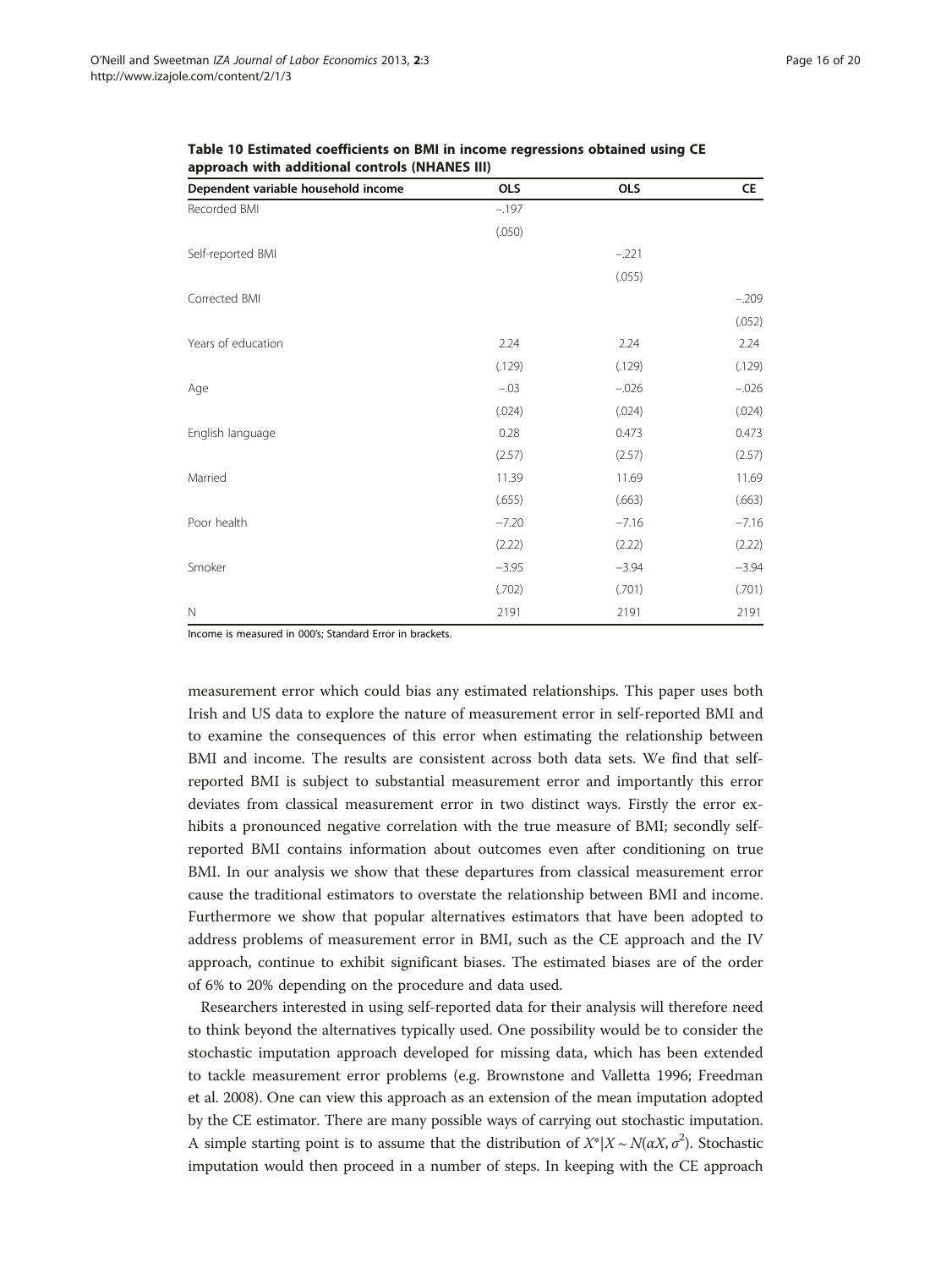the first step would involve fitting a regression model to the validation data to obtain estimates of both  $\hat{\alpha}$  and  $\hat{\sigma}^2$ . One can then simulate new parameters  $\alpha_*$  and  $\sigma_*^2$  from their joint -posterior distribution under a non-informative prior (see Little and Rubin [\(2002\)](#page-18-0) pg. 114). One can then obtain a set of simulated data by sampling  $X^*_{IMP}$  from  $N(\alpha_* X_{nv}, \sigma_*^2)$  and a set of imputed estimates by regressing Y on  $X^*_{IMP}$ . Multiple imputations are needed to properly account for the uncertainty in the imputation process and the resulting set of imputed estimates can be combined using standard multiple imputation combining rules. Extensions to this simple approach would involve, for instance, considering the role of the outcome variable in the imputation process. While this approach typically requires specialist software, such software is now being included in some popular statistical packages, making the approach more accessible. In addition, since there is some evidence that the observed measurement error in self-reported BMI is heteroscedastic it may be possible to exploit this feature of the error process in the estimation procedure (Rigobon [2003;](#page-19-0) Guo and Little [2011](#page-18-0)). A final possibility would be to forsake point estimation and instead consider estimating bounds for the parameters. Such an approach would need to account for both the correlation between the measurement error and the true value of BMI as well as the differential nature of the measurement error. None of the bounds currently available allow for both these possibilities. The use of multiple imputation, the role of heteroscedasticity and the possibility of bounding parameter estimates in the presence of non-classical differential measurement error all provide interesting avenues for further research.

#### Endnotes

<sup>1</sup>Recently Burkhauser and Cawley ([2008](#page-18-0)) compared multiple measures of fatness and found that many important patterns, such as who is classified as obese, group rates of obesity, and correlations of obesity with social science outcomes, are all sensitive to the measure of fatness and obesity used (see also Johansson et al. [2009](#page-18-0); Wada and Tekin [2010](#page-19-0); Parks et al. [2011\)](#page-19-0). While these findings are interesting it is not the focus of our paper. The overwhelming majority of studies continue to use BMI to measure of obesity. For this reason a detailed empirical analysis of the biases arising from the use of self-reported BMI is of considerable value.

 $2$ For an overview of the IV approach see Angrist and Krueger [\(2001](#page-18-0)).

 $3$ This approach is in keeping with Bound et al. [\(1994\)](#page-18-0). However, unlike that study we do not require that the measurement error in BMI be uncorrelated with the stochastic component of the income generating function.

<sup>4</sup>Measurement error is said to be non-differential when the conditional distribution of Y given X and X<sup>\*</sup> is the same as that of Y given X<sup>\*</sup>. In this case X is said to be a surrogate for X<sup>\*</sup>.

5 Bound et al. ([2001](#page-18-0)) page 3738, discuss an extension of this approach that uses internal validation data to correct for differential measurement error. We have verified that this approach works in our sample but do not focus on this adjustment here. We focus on adjustments that do not require internal validation data. These circumstances arise more often in practice and the consequences of measurement error are more serious in these situations.

<sup>6</sup>Cawley [\(2004\)](#page-18-0) acknowledges this point and for this reason argues that it is important to correct for measurement error prior to using IV estimation (to control for endogeneity). However, most papers in the literature do not adopt this approach and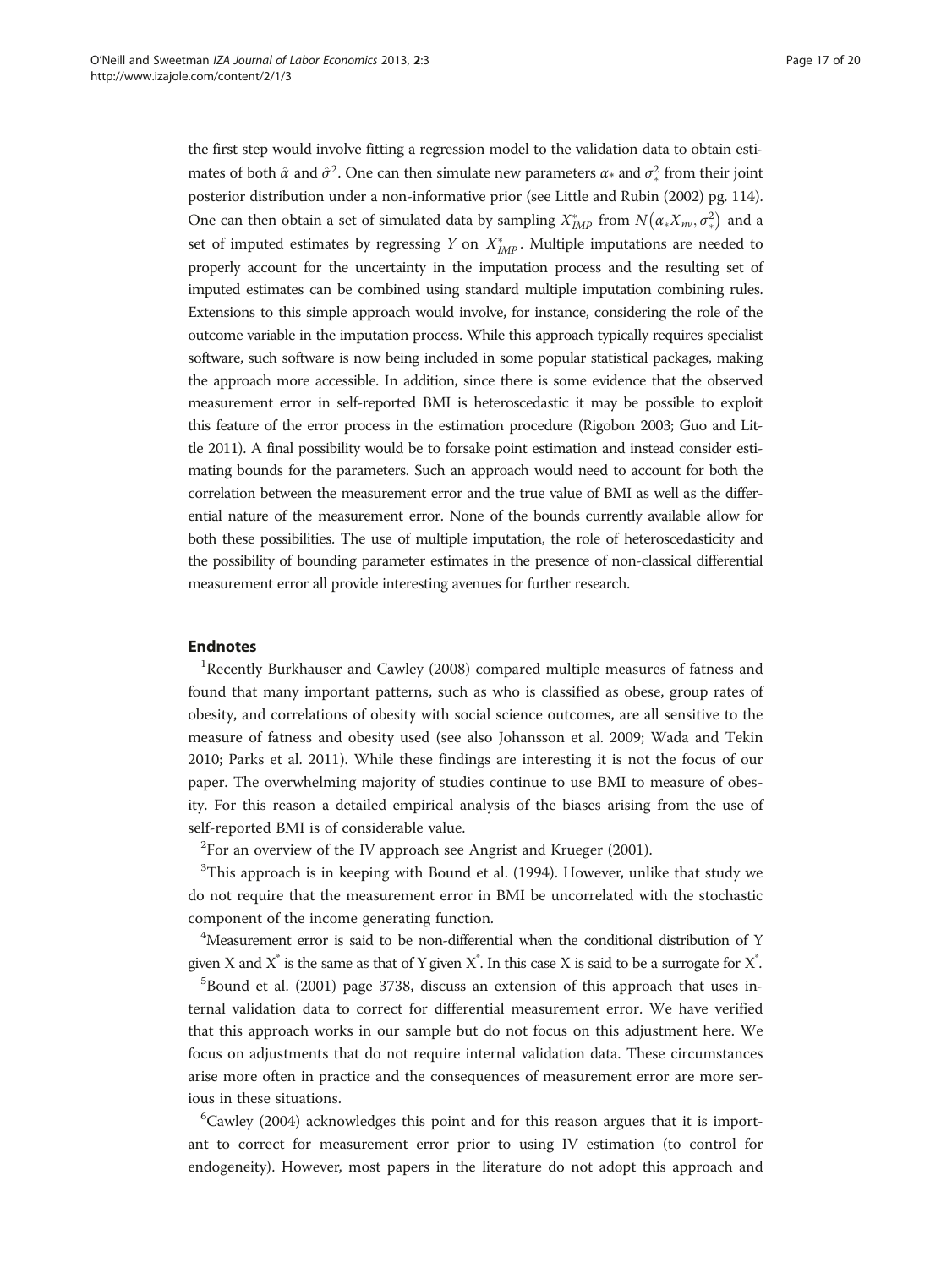simply instrument the self-reported measure. Furthermore, as shown above, the CE approach does not overcome the problem of differential measurement error so that the problems with IV that we discuss can still apply to these "corrected" measures.

<sup>7</sup>We conducted all our analysis both allowing for and ignoring the complex survey design of both the GUI and NHANES. This made no difference to the key findings reported in the paper.

<sup>8</sup>See for example Morgan et al. [\(2008\)](#page-18-0) and Shiely et al. ([2010\)](#page-19-0) for Ireland, Elgar and Stewart [\(2008\)](#page-18-0) for Canada, Villanueva ([2001](#page-19-0)) for the United States and Spencer et al. ([2002](#page-19-0)) for the U.K.

<sup>9</sup>The negative correlation between measurement error and the true value of BMI is consistent with other findings (see Shiely et al. [2010;](#page-19-0) Elgar et al. [2005](#page-18-0); Villanueva [2001](#page-19-0); Spencer et al. [2002](#page-19-0)).

 $10$ We have also estimated the models in the paper restricting the sample to mothers who were working at the time of the survey. Although this reduced the sample sizes substantially it made very little difference to the findings of the paper.

<sup>11</sup>We have also estimated all our income models using a semi-log form with the log of income as the dependent variable. All the conclusions from the analysis reported in the paper are robust to this change.

 $12$ While we acknowledge the fact that an individual's perceptions of themselves may be important, this is not the focus of this paper.

<sup>13</sup>When carrying out this test it is important to control for dependence between the two estimators arising from the fact that the two regressions are estimated using the same sample.

<sup>14</sup>Some authors propose using non-linear specifications of BMI in the first stage regression of the CE approach. In addition a number of authors run separate regressions for height and weight when implementing this CE approach. Although the quantitative results change somewhat depending on which approached is used our findings that CE approach does not eliminate the bias from self-reported BMI is robust to the manner in which the CE approach is implemented.

<sup>15</sup>This extended specification is very similar to the model estimated by Brunello and D'Hombres ([2007](#page-18-0)) when examining the impact of body weight on wages in Europe.

<sup>16</sup>The estimated coefficients on the new additional controls are identical in columns two and three. This result is not interesting and simply reflects the linear specification of the first stage regression in the CE approach.

 $17$ We abstract from the issue of whether child's weight is a valid instrument and simply observe, as noted in the main text, that the use of such instruments is very popular in this literature.

<sup>18</sup>Since not all households in the NHANES data contained children, using a child's weight as an instrument for adult BMI reduced the sample size by over two-thirds.

#### Competing interests

The IZA Journal of Labor Economics is committed to the IZA Guiding Principles of Research Integrity. The authors declare that they have observed these principles.

#### Acknowledgements

We would like to thank Paul Devereux, Aedin Doris, Dave Madden, John Micklewright, seminar participants at NUI Maynooth and two anonymous referees for helpful comments on an earlier draft of this paper.

Responsible editor: Joseph Hotz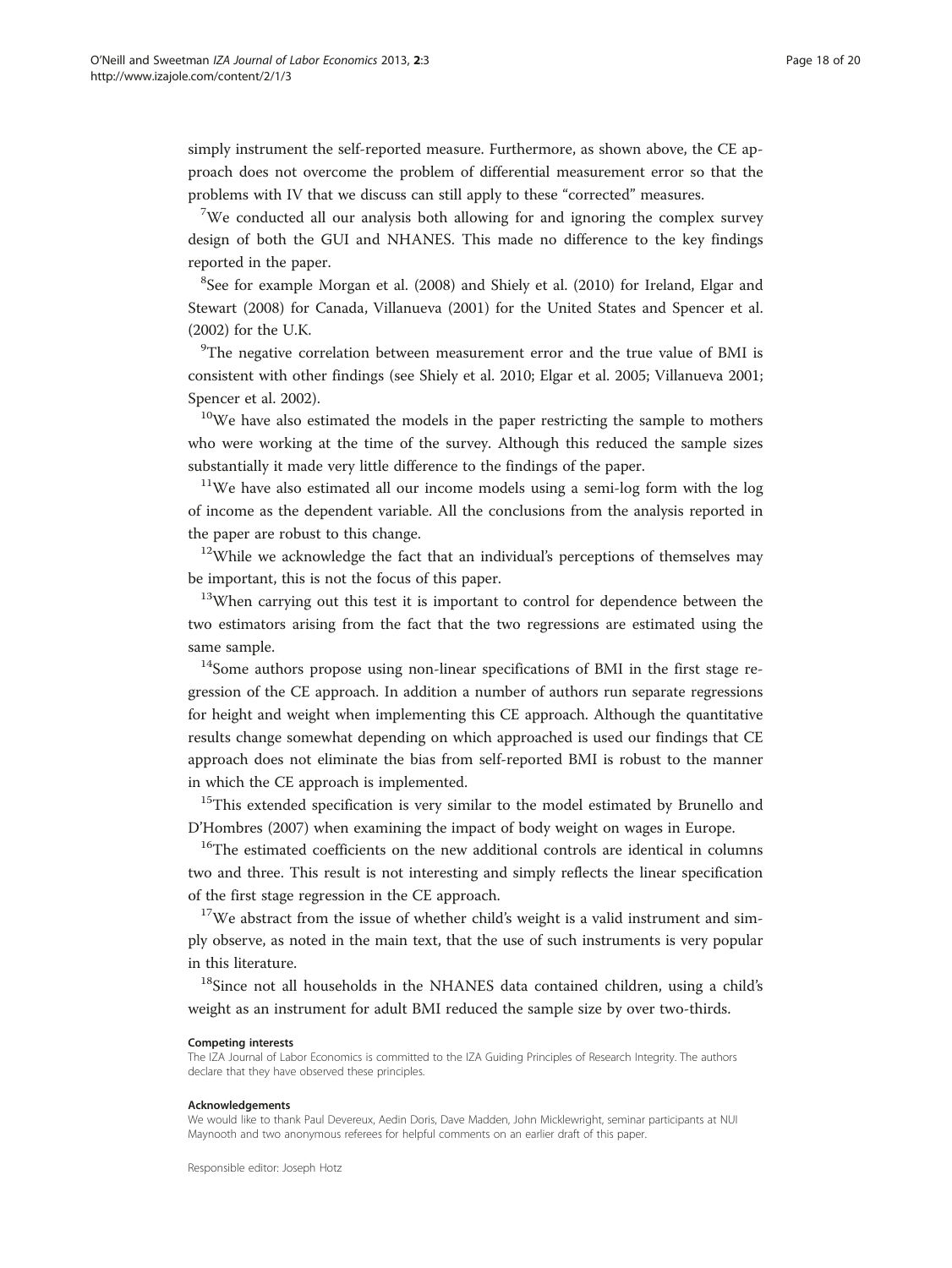<span id="page-18-0"></span>Received: 8 April 2013 Accepted: 19 May 2013 Published: 29 May 2013

#### References

- Angrist J, Krueger A (1992) The effect of Age at school entry on education attainment: an application of instrumental variables with moments from two samples. J Am Stat Assoc 87(418):328–336
- Angrist J, Krueger A (2001) Instrumental variables and the search for identification: from supply and demand to natural experiments. J Econ Perspect 15(4):69–86
- Bauhoff S (2011) Systematic self-report bias in health data: impact on estimating cross-sectional and treatment effects. Health Serv Outcomes Res Method 11(1):44–53. doi[:10.1007/s10742-011-0069-3](http://dx.doi.org/10.1007/s10742-011-0069-3)
- Bound J, Brown C, Duncan G (1994) Evidence on the validity of cross-sectional and longitudinal labor market data. J Labor Econ 12:345–368
- Bound J, Jaeger DA, Baker RM (1995) Problems with instrumental variables estimation when the correlation between the instruments and the endogenous explanatory variable is weak. J Am Stat Assoc 90:443–450
- Bound J, Brown C, Mathiowetz N (2001) Measurement error in survey data. In: Heckman JJ, Leamer EE (eds) , vol 5, Handbook of Econometrics North-Holland, Amsterdam
- Brownstone D, Valletta R (1996) Modelling earnings measurement error: a multiple imputation approach. Rev Econ Stat 78(4):705–717

Brunello G, d'Hombres B (2007) Does body weight affect wages? evidence from Europe. Econ Human Biol 5:1–19

- Burkhauser R, Cawley J (2008) Beyond BMI: the value of more accurate measures of fatness and obesity in social science research. J Health Econ 27:519–529
- Carroll RJ, Ruppert D, Stefanski L (1994) Measurement error in nonlinear models. Chapman and Hall, London
- Cawley J (2000) An instrumental variables approach to measuring the effect of body weight on employment disability. Health Serv Res 35:1159–1179
- Cawley J, Markowitz S, Tauras J (2004) Lighting up and slimming down: the effects of body weight and cigarette prices on adolescent smoking initiation. J Health Econ 23:293–311

Cawley J (2004) The impact of obesity on wages. J Hum Resour 39:451–474

- Cawley J, Meyerhoefer C (2012) The medical care costs of obesity: an instrumental variables approach. J Health Econ 31:219–230 Conor Gorber S, Temblay M, Moher D, Gorver B (2007) A comparison of direct vs self-reported measures for assessing height, weight and body mass index: a systematic review. Obes Rev 8:307–326
- Davey Smith G, Sterne J, Fraser A, Tynelius P, Lawlor D (2009) The association between BMI and mortality using offspring BMI as an indicator of own BMI: large intergenerational mortality study. Brit Med J 339. doi[:10.1136/bmj.b5043](http://dx.doi.org/10.1136/bmj.b5043)
- De Sousa S (2012) Does size matter? a propensity score approach to the effect of BMI on labour market outcomes. Available via [https://editorialexpress.com/cgi-bin/conference/download.cgi?db\\_name=pej2008&paper\\_id=64](https://editorialexpress.com/cgi-bin/conference/download.cgi?db_name=pej2008&paper_id=64)
- Dor A, Ferguson C, Langwith C, Tan E (2010) A heavy burden: the individual costs of being overweight and obese in the United States. Available via [http://sphhs.gwu.edu/departments/healthpolicy/dhp\\_publications/pub\\_uploads/](http://sphhs.gwu.edu/departments/healthpolicy/dhp_publications/pub_uploads/dhpPublication_35308C47-5056-9D20-3DB157B39AC53093.pdf) [dhpPublication\\_35308C47-5056-9D20-3DB157B39AC53093.pdf](http://sphhs.gwu.edu/departments/healthpolicy/dhp_publications/pub_uploads/dhpPublication_35308C47-5056-9D20-3DB157B39AC53093.pdf)
- Elgar FJ, Stewart JM (2008) Validity of self-report screening for overweight and obesity. Evidence from the Canadian Community Health Survey. Can J Public Health 99(5):423–427
- Elgar FJ, Roberts C, Tudor-Smith C, Moore L (2005) Validity of self-reported height and weight and predictors of bias in adolescents. J Adolesc Health 37(5):371–375
- Freedman L, Midthune D, Carroll R, Kipnis V (2008) A comparison of Regression calibration, moment reconstruction and imputation for adjusting for covariate measurement error in regression. Stat Med 27:5195–5216
- Fuller W (1987) Measurement Error Models. Wiley & Sons, New York
- Gottschalk P, Huynh M (2010) Are earnings inequality and mobility overstated? the impact of nonclassical measurement error. Rev Econ Stat 92(2):302–315
- Guo Y, Little R (2011) Regression analysis with covariates that have heteroscedastic measurement error. Stat Med 30:2278–2294. doi[:10.1002/sim.4261](http://dx.doi.org/10.1002/sim.4261)
- Hyslop D, Imbens G (2001) Bias from classical and other forms of measurement error. J Bus Econ Stat 19(4):475–481
- IASCO (2010) Obesity: Understanding and Challenging the Global Epidemic, International Association for the Study of Obesity 2009–2010 Report
- Inoue A, Solon G (2010) Two-sample instrumental variables estimators. Rev Econ Stat 92(3):557–561
- Johansson E, Bockerman P, Kiiskinen U, Heliovaara M (2009) Obesity and labour market success in Finland: the difference between having a high BMI and being fat. Econ Human Biol 7:36–45
- Kaestner R, Grossman M (2009) Effects of weight on Children's educational achievement. Econ Ed Rev 28:651–661 Kim B, Solon G (2005) Implications of mean-reverting measurement error for longitudinal studies of wages and employment. Rev Econ Stat 87:193–196
- Kline B, Tobias J (2008) The wages of BMI: Bayesian analysis of a skewed treatment response model with nonparametric endogeneity. J Appl Econ 23:767–793
- Kortt M, Leigh A (2010) Does size matter in Australia? Econ Rec 86(272):71–83
- Lindeboom M, Lundborg P, van der Klaauw B (2010) Assessing the impact of obesity on labor market outcomes. Econ Human Biol 8:309–319
- Little R, Rubin D (2002) Statistical analysis with missing data. John Wiley & Sons, New Jersey
- Lyles R, Kupper L (1997) A detailed evaluation of adjustment methods for multiplicative measurement error in linear regression with applications in occupational epidemiology. Biometrics 53:1008–1025
- Morgan K, McGee H, Watson D, Perry I, Barry M, Shelley E, Harrington J, Molcho M, Layte R, Tully N, van Lente E, Ward M, Lutomski J, Conroy R, Brugha R (2008) SLAN 2007: Survey of Lifestyle, Attitudes & Nutrition in Ireland: Main Report. Department of Health and Children, Dublin, Available via [http://www.dohc.ie/publications/pdf/slan07\\_report.pdf?direct=1](http://www.dohc.ie/publications/pdf/slan07_report.pdf?direct=1)
- O'Neill D, Sweetman O, Van de gaer D (2007) The effects of measurement error and omitted variables when using transition matrices to measure intergenerational mobility. J Econ Inequal 5(2):159–178